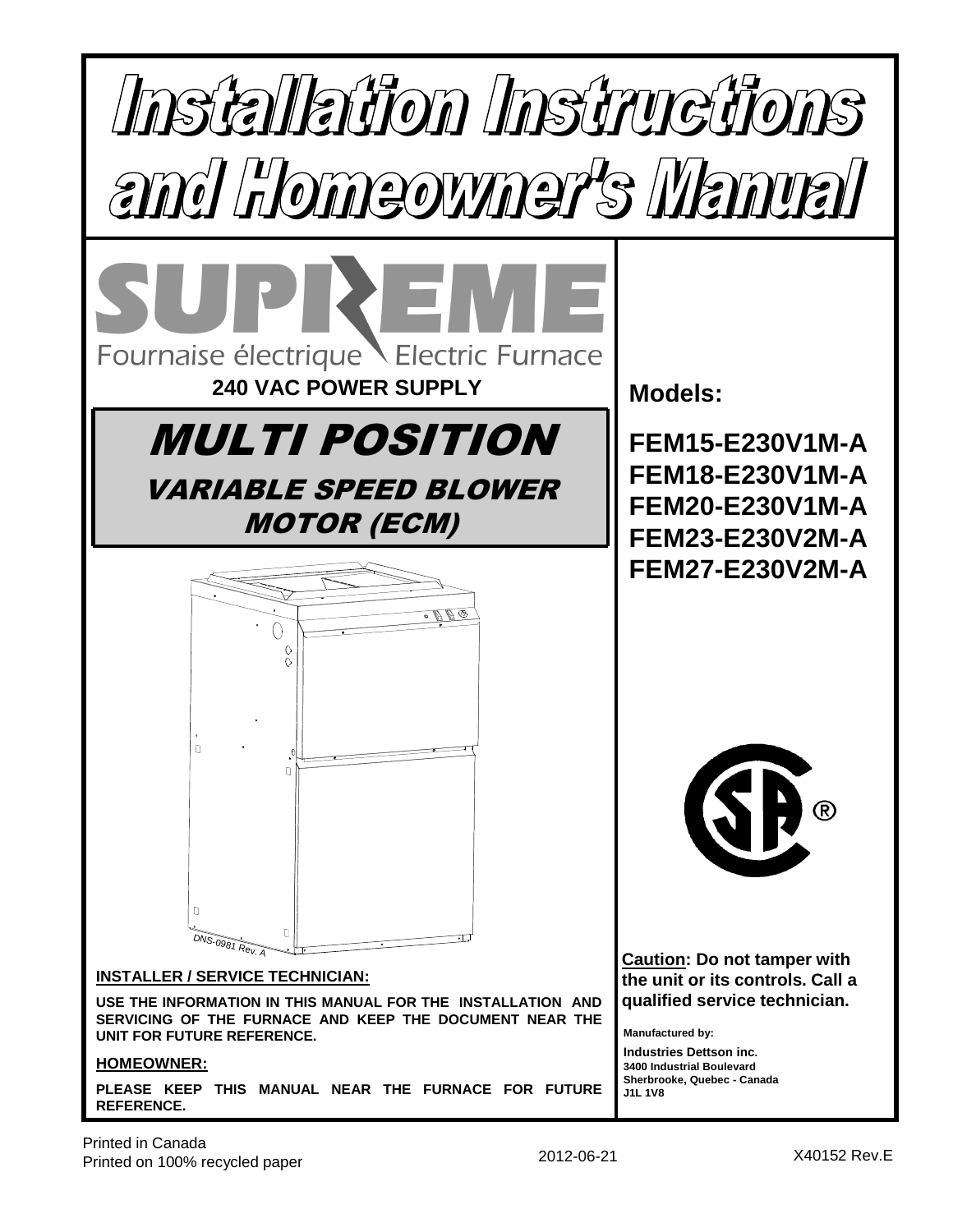# **TABLE OF CONTENTS**

| 1.0 |        |                                                |  |
|-----|--------|------------------------------------------------|--|
|     | 1.1    | DANGER, WARNING AND CAUTION3                   |  |
|     | 1.2    | IMPORTANT INFORMATION 3                        |  |
|     | 1.3    |                                                |  |
| 2.0 |        |                                                |  |
|     | 2.1    | POSITIONING THE FURNACE3                       |  |
|     | 22     | CLEARANCES TO COMBUSTIBLE MATERIAL 4           |  |
|     | 2.2.1. |                                                |  |
|     | 2.2.2. |                                                |  |
|     | 2.3    |                                                |  |
|     | 2.3.1. |                                                |  |
|     | 2.3.2. |                                                |  |
|     | 2.3.3. |                                                |  |
|     | 2.4    |                                                |  |
|     | 2.5    | INSTALLATION OF THE THERMOSTAT5                |  |
|     | 2.5.1. | Thermostat heat anticipator adjustment5        |  |
|     | 2.5.2. |                                                |  |
|     | 2.6    | SUPPLY AIR ADJUSTMENTS AND OTHER               |  |
|     | 2.6.1. |                                                |  |
|     | 2.6.2. |                                                |  |
|     | 2.6.3. |                                                |  |
|     | 2.6.4. |                                                |  |
|     | 2.6.5. |                                                |  |
|     | 2.6.6. |                                                |  |
|     | 2.6.7. |                                                |  |
|     | 2.6.8. |                                                |  |
|     |        | 2.7 INSTALLATION OF ACCESSORIES7               |  |
|     | 2.7.1. |                                                |  |
|     | 2.7.2. | Electronic Air Cleaner (EAC) connections  8    |  |
|     | 2.7.3. | Dehumidify capability with standard humidistat |  |
|     | 2.7.4. |                                                |  |
| 3.0 |        |                                                |  |
|     | 3.1    |                                                |  |
|     | 3.2    | USE OF MANUAL FURNACE CONTROLS8                |  |
|     | 3.3    |                                                |  |
|     | 3.3.1. |                                                |  |
|     | 3.3.2. |                                                |  |
|     | 3.3.3. |                                                |  |
|     | 3.3.4. |                                                |  |
|     | 3.3.5. |                                                |  |

| 4.0 |  |  |
|-----|--|--|
|     |  |  |
| 4.2 |  |  |
| 5.0 |  |  |

## **TABLES**

| Table 4: Air flow (CFM) - ECM 1.0 HP motor 15                                    |
|----------------------------------------------------------------------------------|
| Table 5: PARTS LIST, Supreme with ECM :<br>FEMxx-E230V1M-A or FEMxx-E230V2M-A 17 |

## **FIGURES**

| Figure 2: |                                                                                                       |
|-----------|-------------------------------------------------------------------------------------------------------|
| Figure 3: |                                                                                                       |
| Figure 4: | 1-stage thermostat, heating only5                                                                     |
|           | Figure 5: 2-stage thermostat, heating only5                                                           |
| Figure 6: | 1 stage thermostat, heating and cooling                                                               |
|           | Figure 7: 2-stage heating and 1-stage air conditioning &                                              |
|           | Figure 8: 2-stage heating and 2-stage air conditioning &<br>heat pump thermostat + dehumidification 6 |
|           |                                                                                                       |
|           | Figure 10: Standard humidistat connections 8                                                          |
|           |                                                                                                       |
|           | Figure 12 : Electronic air cleaner connections 8                                                      |
|           |                                                                                                       |
|           |                                                                                                       |
|           |                                                                                                       |
|           | Figure 16 : PARTS LIST, Supreme with ECM :<br>FEMxx-E230V1M-A or FEMxx-E230V2M-A 16                   |
|           |                                                                                                       |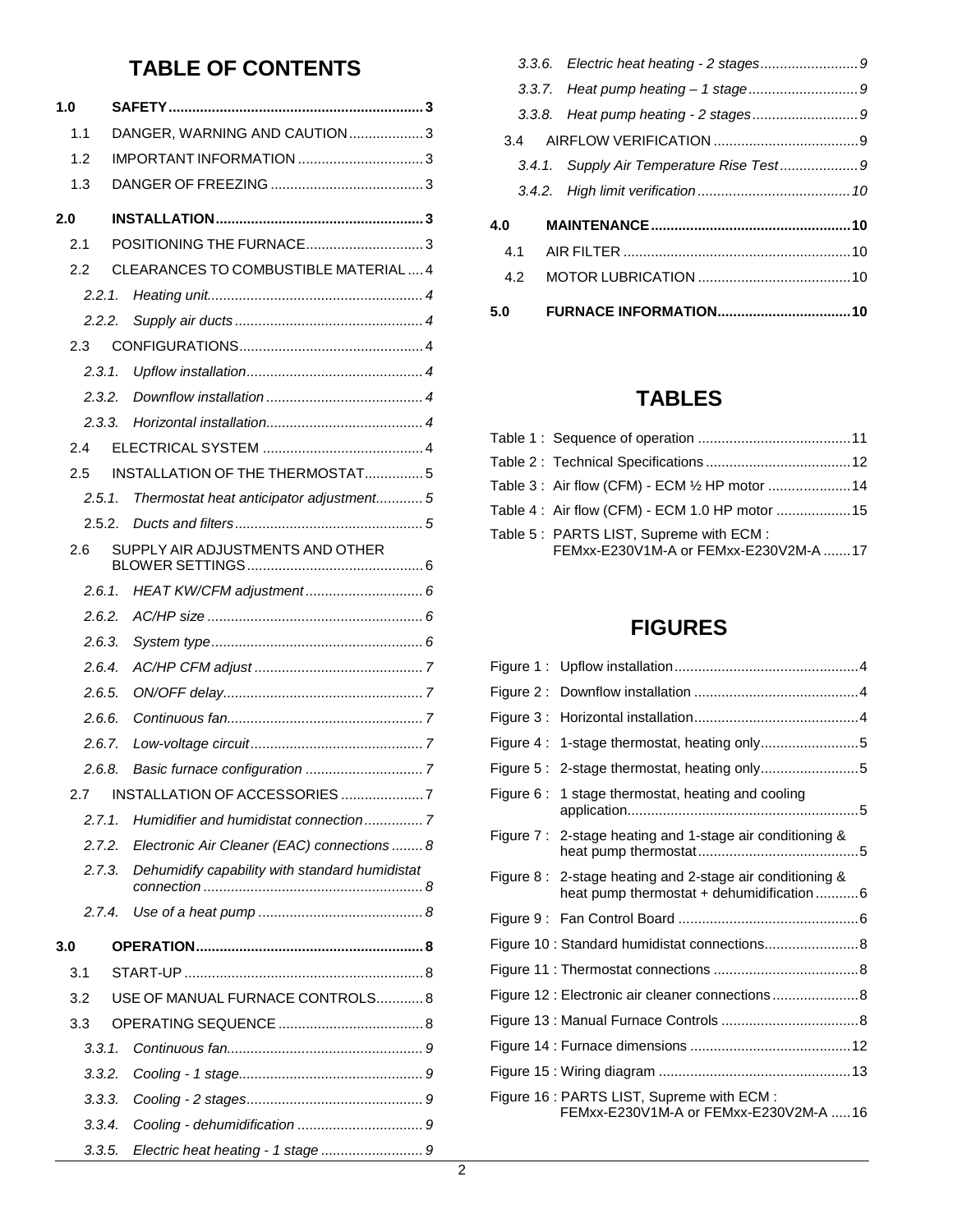# **1.0 SAFETY**

### **1.1 DANGER, WARNING AND CAUTION**

The words DANGER, WARNING and CAUTION are used to identify the levels of seriousness of certain hazards. It is important that you understand their meaning. You will notice these words in the manual as follows:

# DANGER

**Immediate hazards which WILL result in death or serious bodily and/or material damage.** 

# WARNING

**Hazards or unsafe practices which CAN result in death or serious bodily and /or material damage.** 

# CAUTION

**Hazards or unsafe practices which CAN result in minor bodily and /or material damage.** 

### **1.2 IMPORTANT INFORMATION**

# WARNING

**Non-observance of the safety regulations outlined in this manual will potentially lead to consequences resulting in death, serious bodily injury and/or property damage.** 

# WARNING

**Installation and repairs performed by unqualified persons can result in hazards to them and to others. Installations must conform to local codes or, in the absence of same, to codes of the country having jurisdiction.** 

**The information contained in this manual is intended for use by a qualified technician, familiar with safety procedures and who is equipped with the proper tools and test instruments.** 

**Failure to carefully read and follow all instructions in this manual can result in death, bodily injury and/or property damage.** 

- **a. It is the homeowner's responsibility to engage a qualified technician for the installation and subsequent servicing of this furnace;**
- **b. Do not use this furnace if any part of it was under water. Call a qualified service technician immediately to assess the damage and to replace all critical parts that were in contact with water;**
- **c. Do not store gasoline or any other flammable substances, such as paper, carton, etc. near the furnace;**
- **d. Never block or otherwise obstruct the filter and/or return air openings;**
- **e. Ask the technician installing your furnace to show and explain to you the following items:** 
	- **i. The main disconnect switch or circuit breaker;**
	- **ii. The air filter and how to change it (check monthly and clean or replace if necessary);**
- **f. Before calling for service, be sure to have the information page of your manual close by in order to be able to provide the contractor with the required information, such as the model and serial numbers of the furnace.**

**IMPORTANT:** All local and national code requirements governing the installation of central electric heating equipment, wiring and the flue connection MUST be followed. Some of the codes that may apply are:

### **ANSI/NFPA 70:** National Electrical Code

**CSA C22.1** or **CSA C22.10:** Canadian Electrical Code

Only the latest issues of these codes may be used, and are available from either:

> The National Fire Protection Agency 1 Batterymarch Park Quincy, MA 02269

> The Canadian Standards Association 178 Rexdale Blvd. Rexdale, Ontario M9W 1R3

### **1.3 DANGER OF FREEZING**

or

# CAUTION

**If your furnace is shut down during the cold weather season, water pipes may freeze, burst and cause serious water damage. Turn off the water supply and bleed the pipes.** 

If the heater is left unattended during the cold weather season, take the following precautions:

- a. Close the main water valve in the house and purge the pipes if possible. Open all the faucets in the house;
- b. Ask someone to frequently check the house during the cold weather season to make sure that there is sufficient heat to prevent the pipes from freezing. Tell this person to call an emergency number if required.

## **2.0 INSTALLATION**

This furnace is a true multi-position unit, in that it will function in an upflow, downflow or horizontal configuration to the left or the right. Only a few modifications are required during installation to change from one position to another. The unit is shipped in the upflow configuration and instructions as to how to change to the other positions are included in this manual.

The unit requires a 240VAC power supply to the control panel, thermostat hook-up as shown on the wiring diagram and suitable air ductwork.

#### **2.1 POSITIONING THE FURNACE**

If the furnace is installed in a basement or on a dirt floor, in a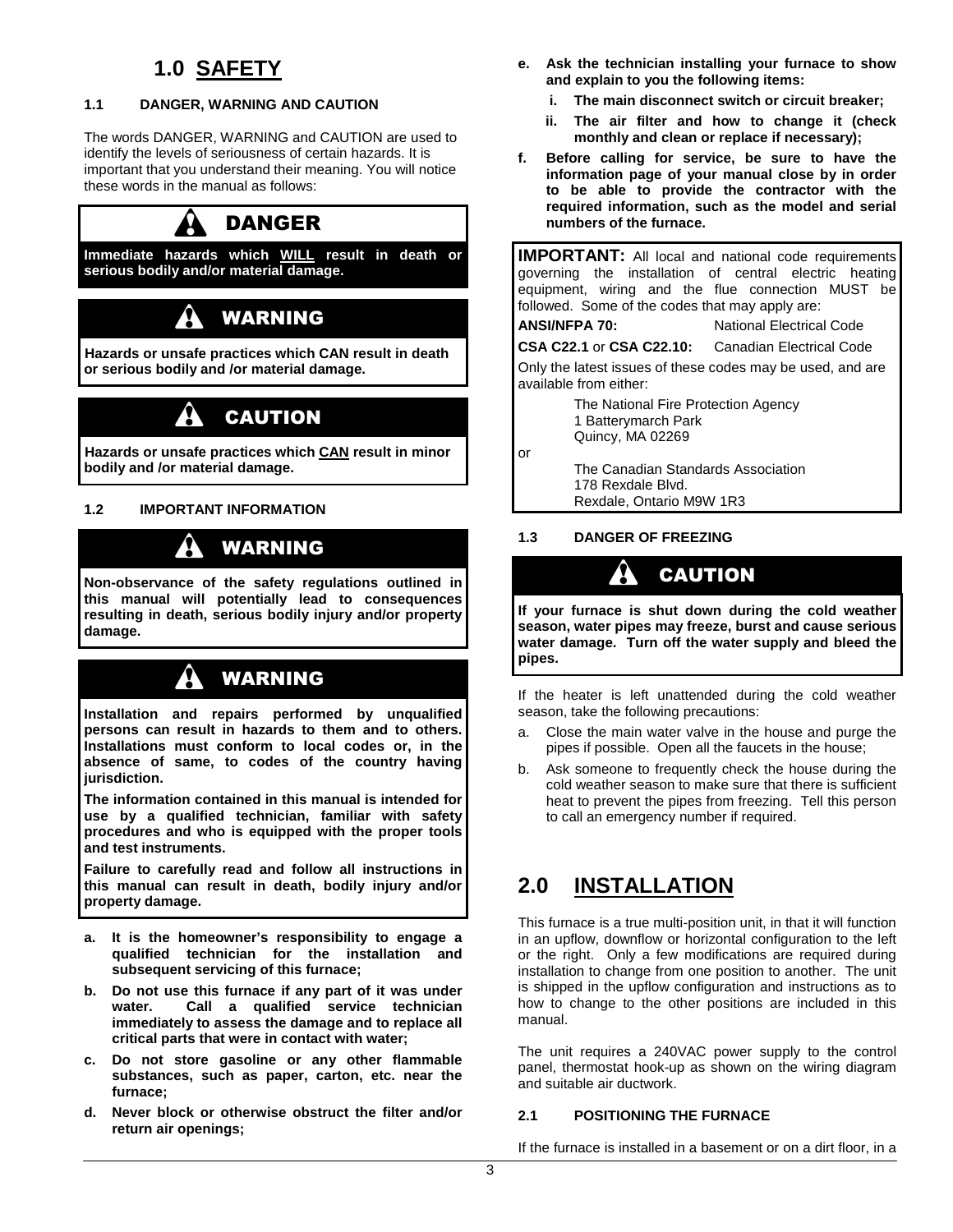crawl space for example, it is recommended to install the unit on a cement base 2.5 cm to 5.0 cm (1" to 2") thick.

## WARNING

**Fire and explosion hazard.** 

**The furnace must be installed in a level position, never where it will slope toward the front.** 

**Do not store or use gasoline or any other flammable substances near the furnace.** 

**Non-observance of these instructions will potentially result in death, bodily injury and/or property damage.** 

#### A CAUTION

**This furnace is not watertight and is not designed for outdoor installation. It must be installed in such a manner as to protect its electrical components from water. Outdoor installation will lead to a hazardous electrical condition and to premature failure of the equipment.** 

The unit must be installed in an area where the ambient and return air temperatures are above 15˚C (60˚F). In addition, the heater should also be located close to the center of the air distribution system.

#### **2.2 CLEARANCES TO COMBUSTIBLE MATERIAL**

#### **2.2.1. Heating unit**

The furnace is approved for zero clearance to combustible material regardless of the heating capacity.

#### **2.2.2. Supply air ducts**

Ducts for furnaces with a heating capacity up to and including 20 k W, can be installed with a zero clearance to combustible material.

Ducts for furnaces of 23 kW or more must have a clearance of 25 mm (1'') to combustible material for the first 0.9 m (36'') of duct. Thereafter the clearance can be zero.

Units of 23 kW and up, installed in the downflow position must use a DFB-FEM downflow base, which is especially designed for this purpose. It ensures that the required clearances are being adhered to.

#### **2.3 CONFIGURATIONS**

#### **2.3.1. Upflow installation**

The return air opening may be located on either side of the furnace. Care should be taken not to damage the wires inside, while cutting the opening. Install the filter rack supplied with the unit according to the instructions provided with it. It is also recommended to install the blower door before handling or moving the unit. Refer to Figure 1 for additional details.

#### **2.3.2. Downflow installation**

When the furnace is installed in the downflow position on a combustible floor, the clearances from combustibles

materials must be adhered to. The downflow base DFB-FEM can be used to ensure these clearances. Refer to Figure 2 and the installation instructions provided with the base.









#### **2.3.3. Horizontal installation**

When the furnace is installed in the horizontal position, either suspended or on a combustible floor with a choice of right or left discharge, the clearances from combustible material must be adhered to. Refer to Figure 3 for additional details.



DNS-1027 Rev.B

#### **2.4 ELECTRICAL SYSTEM**

The **SUPREME** furnace is completely pre-wired and all field wiring must be connected to the terminal blocks on the unit. It requires a 240 volt, 2-wire power supply.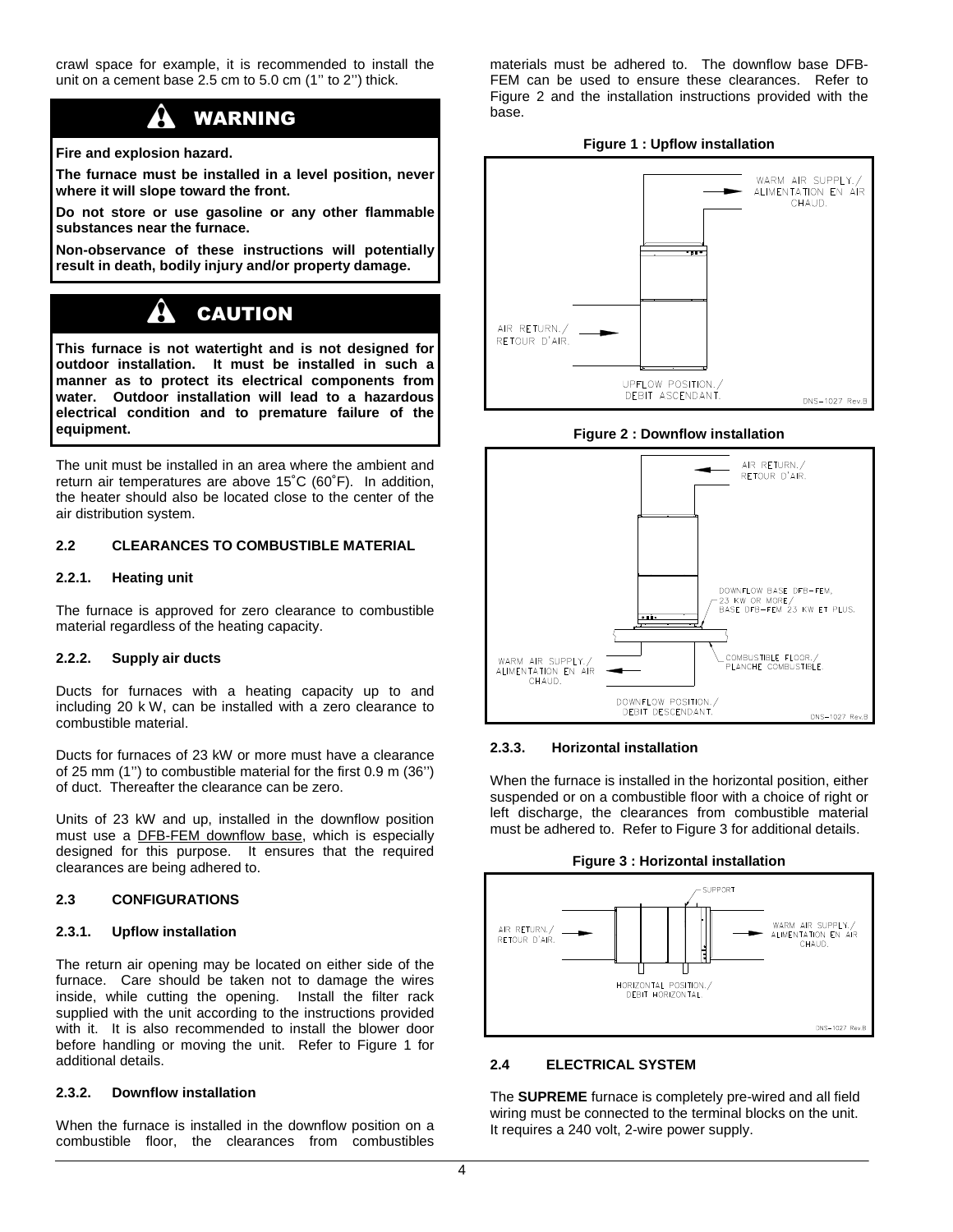## WARNING

#### **Risk of fire.**

**The conductor sizing must conform to the last edition of the local or national codes.** 

**Failure to follow this rule can result in death, bodily injury and/or property damage.** 

Power supply to the unit can be done using copper or aluminum wires. The wire size must be decided in accordance to unit power consumption, the over current protection type and capacity, the wire type and length, and the environment where the unit is installed. If an aluminum wire is used, other precautions must be taken to insure the conformity of the installation. In all cases, all the factors affecting the wire gauge must be considered and the installation codes followed.

The exterior of the unit must have an uninterrupted ground to minimize the risk of bodily harm. A ground terminal is supplied with the control box for that purpose.

In the event that wires inside the unit require replacement, these must be copper wires only with same temperature rating as originals.

#### **2.5 INSTALLATION OF THE THERMOSTAT**

A thermostat must be installed to control the temperature of the area to be heated. Follow the instructions supplied with the thermostat. Some thermostat need to connect the C terminal on the furnace and thermostat. Install the thermostat on an interior wall in a location where it will not be subject to direct sun light, lamps, air diffusers, fireplaces, etc. Seal openings in walls to avoid air currents that may influence the operation of the thermostat. Also refer to the wiring diagrams provided with the heating/air conditioning unit. The connections must be made as indicated on the following diagrams and the electrical diagram (Figure 15).











**Figure 7 : 2-stage heating & 1-stage air conditioning & heat pump thermostat** 



#### **2.5.1. Thermostat heat anticipator adjustment**

Certain thermostats are equipped with a heat anticipator that must be adjusted according to the instructions supplied. This is to ensure that the heating mode is comfortable and economical.

Generally speaking, on a single stage thermostat, a reading of the current must be taken with an ammeter as follows:

- 1. Move the anticipator to its highest setting, rendering it ineffective.
- 2. Remove the wire from the "W1" terminal and connect an ammeter between the terminal and the wire.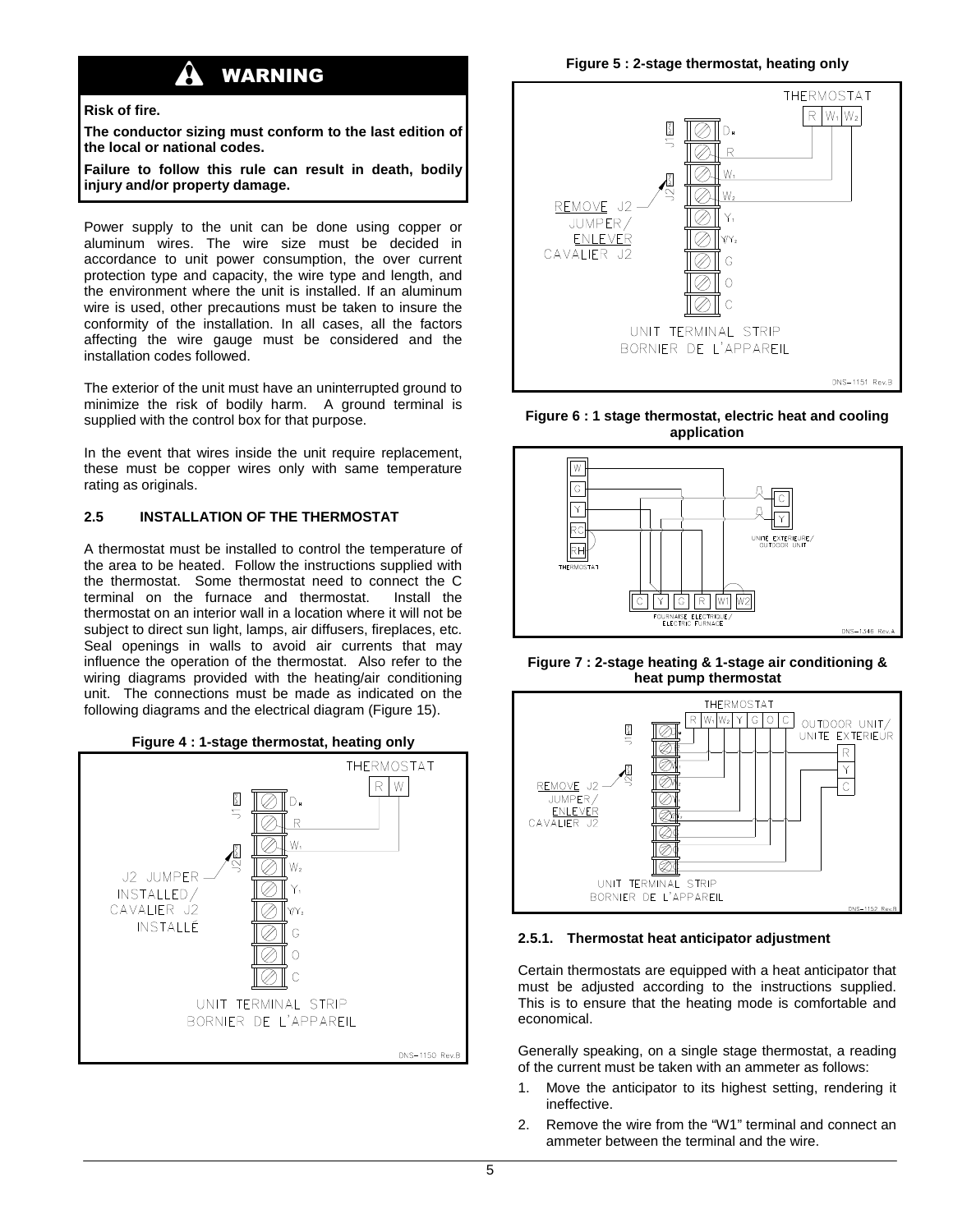#### **Figure 8 : 2-stage heating & 2-stage air conditioning & heat pump thermostat + dehumidification mode**



- 3. Call for heat by raising the set point on the thermostat and allow the furnace to run for 3 to 4 minutes to reach its peak output.
- 4. Once the current has stabilized, a reading should be taken and the anticipator adjusted to that value. If longer heating cycles are desired, the anticipator can be set to a higher value

#### **2.5.2. Ducts and filters**

The ducts must be sized such a way as to accommodate the specified airflow and the available static pressure. Refer to the applicable local and/or national installation codes.

Insulate the ducts that lead through non-heated areas. Use flexible supply and return air connectors to avoid the transmission of vibration. To make the unit run even quieter, the installer should:

- 1. Use two elbows between each outlet and the supply and return air plenum;
- 2. Cover the vertical sections of the supply and return air duct with soundproofing material;
- 3. Use baffles in short radius elbows;
- 4. Use flexible hangers to suspend the ducts.

The **SUPREME** furnace is equipped with a filter frame for the blower compartment. It must be installed on the outside of one of the three sides or the bottom of the furnace. Once the location of the installation has been determined, use the four square knockouts for ease of cutting the opening.

A heat pump or an air conditioner can be added to this furnace, in either the supply or return air duct. Carefully follow the instructions provided with these appliances to ensure proper installation and hook-up to the electric furnace. Refrigerant and drainage pipes must in no way hinder access to the furnace panels.

#### **2.6 SUPPLY AIR ADJUSTMENTS AND OTHER BLOWER SETTINGS**

Fan Control Board taps are used by the installer to configure a system. The ECM motor uses the selected taps to modify its operation to a pre-programmed table of airflows (Refer to Table 3 and Table 4). Airflows are based on system size or mode of operation and those airflows are modified in response to thermostat inputs.

FEM electric furnace must be configured to operate properly with system components with which it is installed. To successfully configure a basic system (see information printed on circuit board label located next to select pins),

move the 6 select wires to the pins which match the components used. (Refer to Figure 9 below)

**Figure 9 : Fan Control Board** 



#### **2.6.1. HEAT KW/CFM adjustment**

Installer must verify (factory set) the electric heat airflow adjustment required for kW size heater installed.

The select pins are marked 23, 20, 18, 15 (for  $\frac{1}{2}$  HP ECM motor unit) and 27, 23, 20, 18 (for 1.0 HP ECM motor unit). Refer to the unit wiring diagram and select the pin for the heater size being used (Refer to Figures 9 and 15).

The airflow must be large enough for safe and continuous operation. (Refer to Table 3 and 4 for airflow delivery CFM).

### **2.6.2. AC/HP size**

#### **Select System Size Installed**

The factory setting for air conditioner or heat pump size is the largest outdoor unit that can be used with the furnace. Installer needs to select air conditioner or heat pump size to ensure that airflow delivered falls within proper range for the size unit installed.

The select pins are marked 036, 030, 024, 018 for furnace equipped with ½ HP ECM motor and 060, 048, 042, 036 for furnace equipped with 1.0 HP ECM motor. Refer to the unit wiring diagram and select the pin for the outdoor unit size being used (Refer to Figures 9 and 15).

#### **2.6.3. System type**

#### **Select System Type Installed AC or HP**

The type of system must be selected:

1. AC – Air Conditioner provides approximately 400 CFM per ton for greater efficiency and humidity control with the AC/HP CFM ADJUST set to the nominal (NOM) tap. To achieve more or less than 400 CFM per ton, move tap to (HI) or (LO) position respectively. Refer to appropriate airflow tables for exact CFM setting.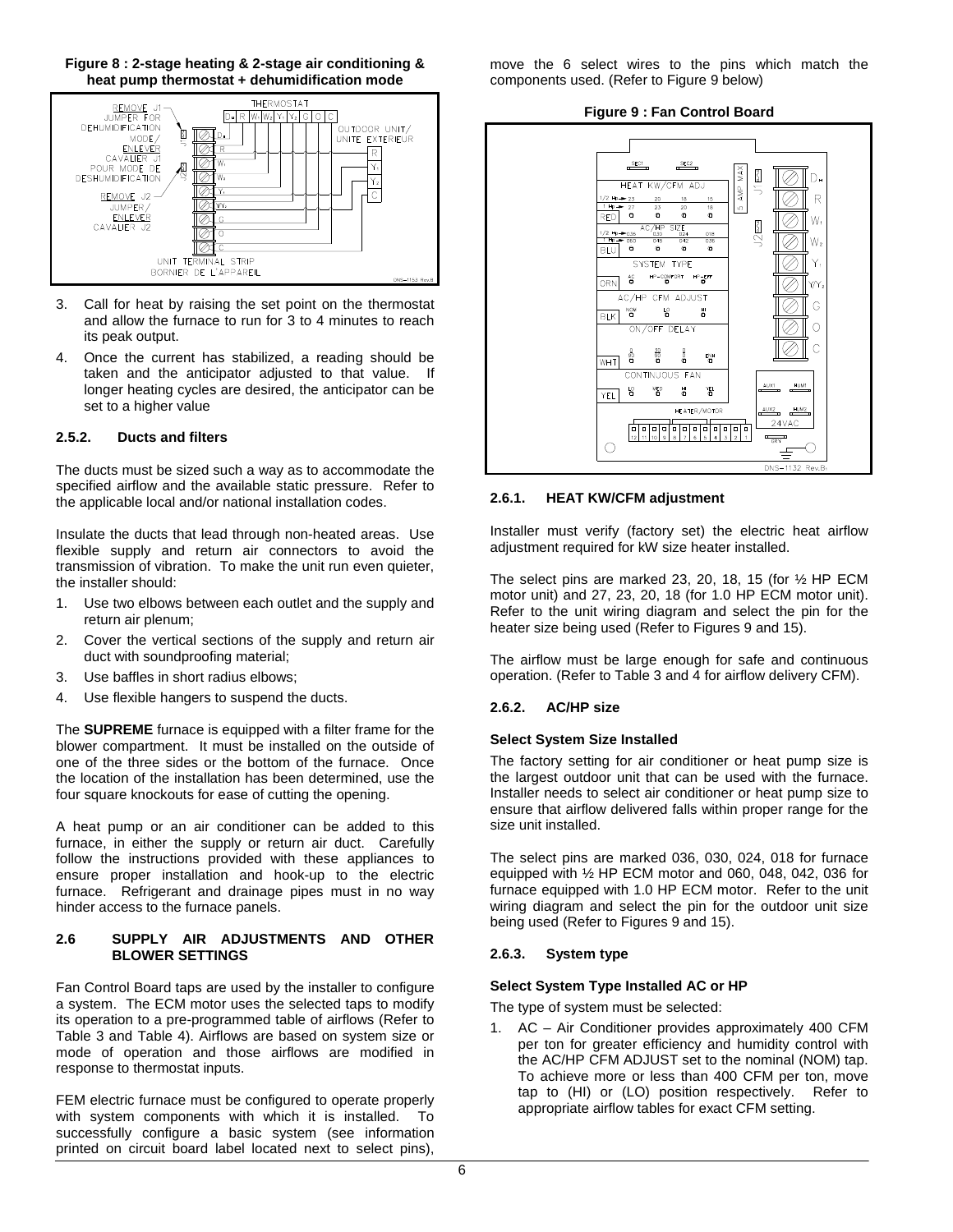- 2. HP-COMFORT Heat Pump Comfort provides approximately 350 CFM per ton for higher than normal heating air delivery temperature.
- 3. HP-EFF Heat Pump Efficiency provides same airflow for heating and cooling modes to increase overall HP efficiency; approximately 400 CFM per ton with the AC/HP CFM ADJUST set to the nominal (NOM) tap.

The factory setting is AC (Refer to Figures 9 and 15).

#### **2.6.4. AC/HP CFM adjust**

#### **Select Medium, Low, or High Airflow**

To provide airflow at rates described above, the AC/HP ADJUST select is factory set to the nominal (NOM) tap. The adjust selections HI/LO will regulate airflow supplied for all operational modes.

HI provides 10% airflow over nominal unit size selected and LO provides 10% airflow below nominal unit size selected.

Adjust selection options are provided to adjust airflow supplied to meet individual installation needs for such thins as noise, comfort, and humidity removal. (Refer to Figures 9 and 15)

#### **2.6.5. ON/OFF delay**

#### **Select desired time delay profile**

**NOTE:** Delay selections are active in cooling and heat pump heating modes only. Electric heating modes have a one (1) minute OFF delay at 50% airflow and zero (0) ON delay programmed into the ECM motor that cannot be overridden.

Four (4) motor operation delay profiles are provided to customize and enhance system operation. (Refer to Figures 9 and 15).

Selection options are:

- 1. 0/90: No ON delay and 90 second OFF delay at 100% airflow (factory setting).
- 2. 30/90: 30 second ON delay with no airflow and 90 second OFF delay at 100% airflow profile. Used when it is desirable to allow system coils time to heat-up/cooldown in conjunction with the airflow.
- 3. 0/0: No delay option. Used for servicing unit or when a thermostat is utilized to perform delay functions.
- 4. ENH: enhanced selection provides a 30 second ON delay with no airflow followed by 150 seconds at 70% airflow, and no OFF delay for added comfort. This profile will minimize cold blow in heat pump operation and could enhance system efficiency.

#### **2.6.6. Continuous fan**

**NOTE:** If installed with a two-stage outdoor unit, do not select HI speed continuous fan. If HI is selected, low stage compression will also run HI fan speed possibly resulting in insufficient dehumidification.

#### **Select desired fan speed when thermostat is set on continuous fan. (Refer to Figures 9 and 15)**

- 1. LO speed factory setting, 50% cooling mode airflow.
- 2. MED speed move connector to MED, 80% cooling mode airflow.

3. HI speed – move connector to HI, 100% cooling mode airflow.

#### **2.6.7. Low-voltage circuit**

#### **Fusing and Reference**

The low-voltage circuit is fused by a board-mounted 5-amp automotive fuse placed in series with the transformer SEC2 and the R circuit. The C circuit of the transformer is referenced to chassis ground through a printed circuit run at SEC1 connected to metal standoff marked with ground symbol.

#### **2.6.8. Basic furnace configuration**

The following basic configuration of the furnace will provide ARI rated performance of an air conditioner:

- 1. HEAT KW/CFM Select the heater range for the size electric heater installed.
- 2. AC/HP SIZE Select system size installed.
- 3. SYSTEM TYPE Select system type AC
- 4. AC/HP CFM ADJUST Select NOM.
- 5. ON/OFF DELAY Select 0/90 profile.
- 6. CONTINUOUS FAN Select desired fan speed when thermostat is set to continuous fan.

The following basic configuration of the furnace will provide ARI rated performance of a heat pump:

- 1. HEAT KW/CFM Select the heater range for the size electric heater installed.
- 2. AC/HP SIZE Select system size installed.
- 3. SYSTEM TYPE Select system type HP-EFF
- 4. AC/HP CFM ADJUST Select NOM.
- 5. ON/OFF DELAY Select 0/90 profile.
- 6. CONTINUOUS FAN Select desired fan speed when thermostat is set to continuous fan.

#### **2.7 INSTALLATION OF ACCESSORIES**

# WARNING

#### **Electrical shock hazard.**

**Turn OFF electrical power at the fuse box or service panel before making any electrical connections and ensure a proper ground connection is made before connecting line voltage.** 

**Failure to do so can result in death or bodily injury.** 

#### **2.7.1. Humidifier and humidistat connection**

Fan Control Board terminals HUM1 (directly connected internally to C on terminal block) and HUM2 (directly connected internally to G on terminal block) are provided for direct connections to the low-voltage control of a humidifier through a standard humidistat (refer to Figure 10). These terminals are energized with 24 VAC when G thermostat signal is present. Alternately, the 24 VAC signal may be sourced from the W1 and C terminal block connections when electric heaters are used as a primary heating source (refer to Figure 11).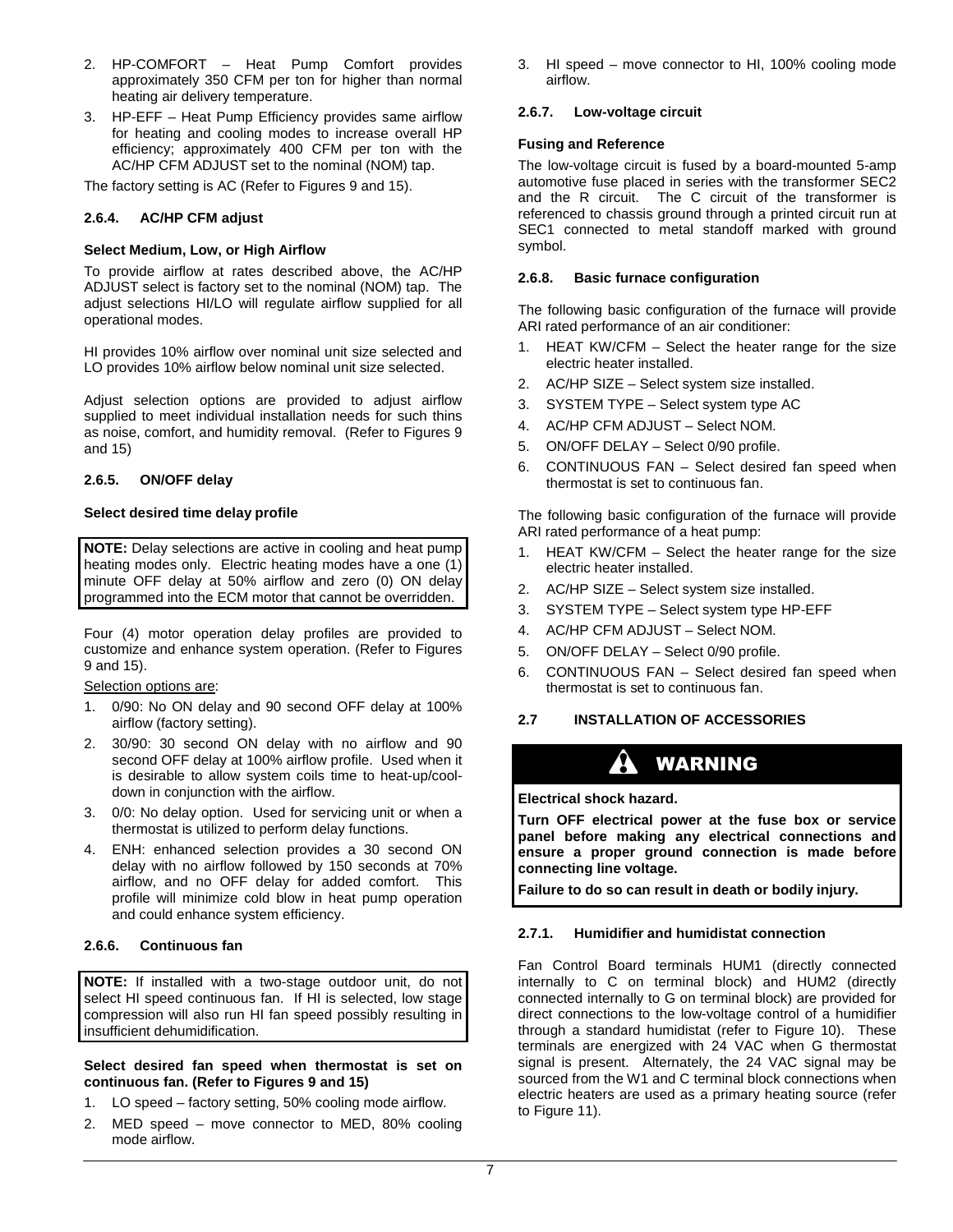**Figure 10 : Standard humidistat connections** 





**2.7.2. Electronic Air Cleaner (EAC) connections** 

Fan Control Board terminals AUX1 (directly connected internally to C on terminal block) and AUX2 (directly connected internally to G on terminal block) are provided for direct connections to the low-voltage control of an electronic air cleaner. These terminals are energized with 24 VAC when G thermostat signal is present (refer to Figure 12).





#### **2.7.3. Dehumidify capability with standard humidistat connection**

Latent capacities for systems using this unit are better than average systems. If increased latent capacity is an application requirement, the field wiring terminal block provides a connection terminal (DH) for use of a standard humidistat. The furnace control will detect the humidistat contact opening on increasing humidity and reduce its airflow to approximately 80% of nominal cooling mode airflow. This reduction will increase the system latent capacity until the humidity falls to a level which causes the humidistat contact to close its contacts.

#### **2.7.4. Use of a heat pump**

When using a heat pump, a thermostat with dial fuel option or a fossil fuel kit is required that prevents the operation of the electric elements and the heat pump at the same time. Refer to the instructions provided with the thermostat or the "Fossil Fuel" kit for the proper wiring of the furnace and the heat pump.

The simultaneous operation of the electric elements and the heat pump will cause overheating of either unit. The safety controls of the appliances will shut down the elements or heat pump, since they are not designed to function in this fashion.

## **3.0 OPERATION**

### **3.1 START-UP**

Before starting up the unit, be sure to check that the following items are in compliance:

- 1. The electrical installation and ventilation;
- 2. The blower access door is in place and the blower rail locking screws are well tightened;
- 3. The blower speed adjustments for heating and air conditioning are appropriate and according to the specifications in this manual;
- 4. The thermostat of the room is in the heating mode and is set higher than the ambient temperature.

To start the unit, turn the main electrical switch on.

### **3.2 USE OF MANUAL FURNACE CONTROLS**

When there is a demand for heat, the pilot light ("L-1") comes on. Refer to the wiring diagram.

When the "HI/LO" switch is put into the "LO" position, it will shut down approximately half the elements.

#### **However, it is important to put the switch back to the "HI" position during the winter months to ensure adequate heating.**

Also, this switch must remain in the "HI" position when a 2 stage or outdoor thermostat is used to control the electric elements of the second stage. Refer to the diagram in Section 2.5) above (Typical 24 VAC Wiring, Thermostat).

The "ON/OFF VENT/FAN" switch engages the blower in the continuous speed mode. This will filter the air and provide for better air distribution in the building.

The circuit breaker is there to protect the motor and control circuit conductors. If the unit does not function, press the circuit breaker button to see if it may have disengaged due to a power surge. If the breaker has to be pressed again, the unit must be checked by a qualified service technician.





#### **3.3 OPERATING SEQUENCE**

This unit is designed to provide the required airflow in order to match with any of four (4) different electronic heat capacity, air conditioner or heat pump outdoor unit sizes (see Tables 3 and 4 for CFM values).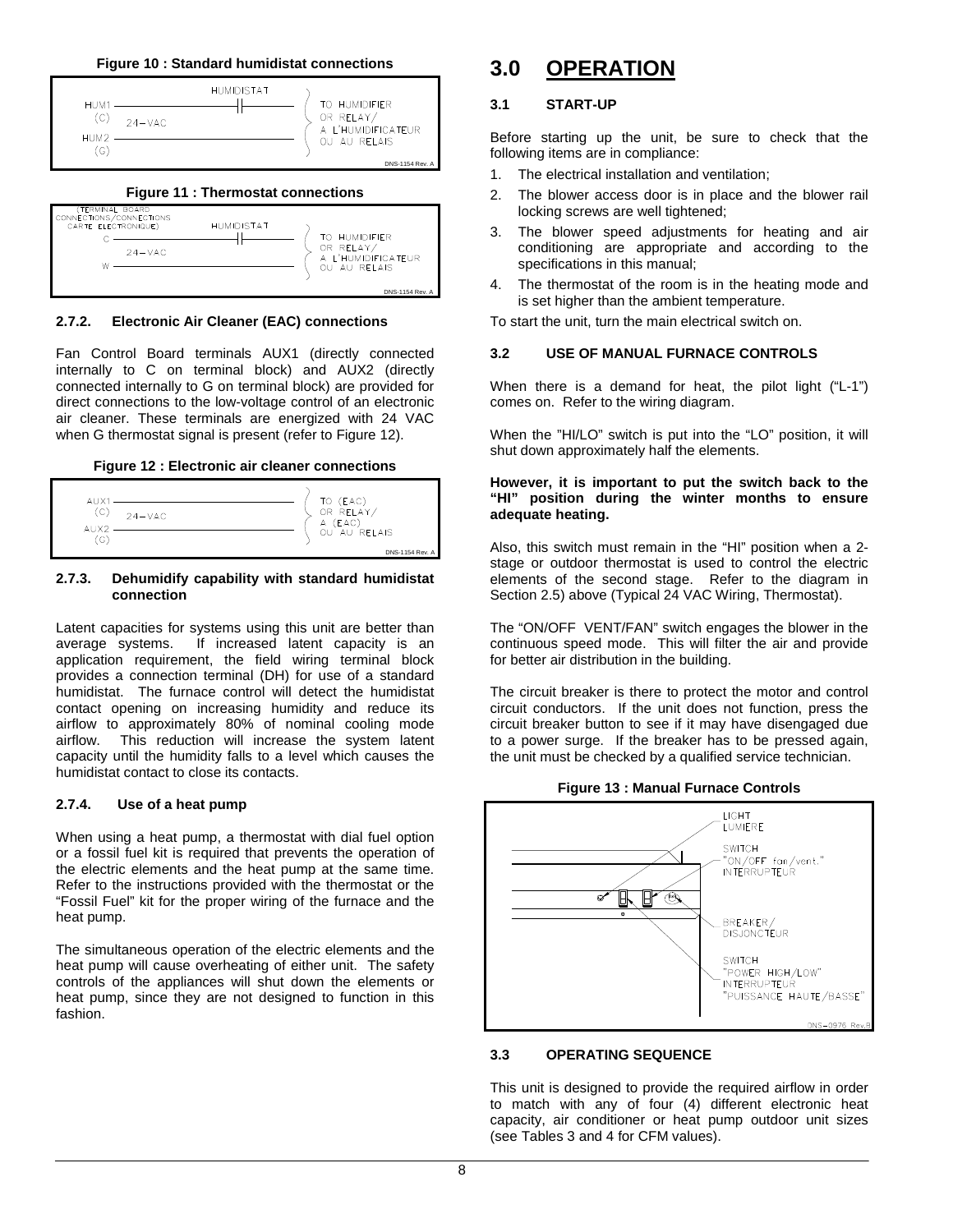Also, the blower motor is a true variable speed motor designed to deliver constant CFM. Constant CFM is valid for systems with total external static pressure between 0.1 and 0.7 inches water column.

Refer also to Table 1 for sequence of operation summary, depending on thermostat inputs and types.

#### **3.3.1. Continuous fan**

- Thermostat closes circuit R to G.
- Blower runs at continuous fan airflow.

#### **3.3.2. Cooling mode – single stage**

If indoor temperature is above temperature set point and humidity is below humidity set point, thermostat closes circuits R to G, R to Y/Y2 and R to O.

**NOTE:** For single stage systems, do not use the Y1 terminal.

• Furnace delivers single stage cooling airflow.

#### **3.3.3. Cooling mode – two stage**

- First stage (low) cooling: Thermostat closes circuits R to G, R to O, and R to Y1.
- Furnace delivers low stage cooling airflow.
- Second stage (high) cooling: Thermostat closes circuits R to G, R to O, R to Y1 and R to Y/Y2.
- Furnace delivers high stage cooling airflow.

#### **3.3.4. Cooling mode – dehumidification**

**NOTE:** Remove jumper « J1 » on board to activate this function. (Refer to Figures 9 and 15)

- If indoor temperature is above temperature set point and humidity is above humidity set point, thermostat closes circuits R to G, R to Y/Y2 and R to O and humidistat opens circuit R to DH.
- The furnace delivers airflow which is approximately 80% of the nominal cooling airflow to increase the latent capacity of the system.

#### **3.3.5. Electric heat heating mode – 1 stage**

- Thermostat closes circuit R to W1 or W2.
- Furnace delivers the selected electric heat airflow and maximum heating capacity is powered within a maximum delay of 8 seconds.

#### **3.3.6. Electric heat heating mode – 2 stage**

**NOTE:** Remove jumper « J2 » on board to activate this function. (Refer to Figures 9 and 15)

- First stage heating: thermostat closes circuit R to W1.
- Furnace delivers low stage heating airflow (50% of nominal electric heating airflow) and approximately half of the heating capacity is powered in a 5 seconds delay.
- Second stage heating: thermostat closes circuit R to W2.
- Furnace delivers high stage heating airflow (100% of nominal electric heating airflow) and maximum heating capacity is powered within a maximum delay of 8 seconds.

#### **3.3.7. Heat pump heating mode – single stage**

Thermostat closes circuits R to G and R to Y/Y2.

#### **NOTE:** For single stage systems, do not use the Y1 terminal.

Furnace delivers single stage heat pump heating airflow.

#### **3.3.8. Heat pump heating mode – two stage**

- First stage (low) heating: Thermostat closes circuits R to G and R to Y1.
- Furnace delivers low stage heating airflow.
- Second stage (high) heating: Thermostat closes R to G, R to Y1 and R to Y/Y2.
- Furnace delivers high stage heating airflow.

## WARNING

### **ELECTRICAL SHOCK or UNIT DAMAGE HAZARD**

**Failure to carefully read and follow this WARNING could result in equipment malfunction, property damage, personal injury and/or death.** 

**Disconnect power to unit before removing or replacing connectors or servicing motor. Wait at least five (5) minutes after disconnecting power before handling.** 

#### **3.4 AIRFLOW VERIFICATION**

Verify the airflow by taking readings of the following points, while the elements are in the heating mode:

- Total amperage of all the heating elements;
- Voltage at the furnace;
- Supply air temperature. The point of the reading must not be affected by radiant heat from the elements;
- Return air temperature.

From these readings, one can arrive at an approximate calculation of the average airflow. To do that, the following formula should be used:

 0.82 x amps. x volts Liter/s= -------------------------Diff. temperature ˚C

 3.1 x amps. x volts CFM = ------------------------

Diff. temperature ˚F

#### **3.4.1. Supply Air Temperature Rise Test**

- 1. Operate the unit at maximum power for at least 10 minutes;
- 2. Measure the air temperature in the return air plenum;
- 3. Measuring the air temperature in the largest trunk coming off the supply air plenum, just outside the range of radiant heat from the heat exchanger. 0.3 m (12") from the plenum of the main take-off is usually sufficient;
- 4. The temperature rise is calculated by subtracting the return air temperature from the supply air temperature.

If the temperature rise exceeds the temperature specified (±5˚F) in Table 2, move the "AC/HP CFM ADJUST" black wire to high (HI) position. If the excessive temperature rise cannot be reduced by increasing fan speed, investigate for ductwork obstructions or dirty and improper air filter.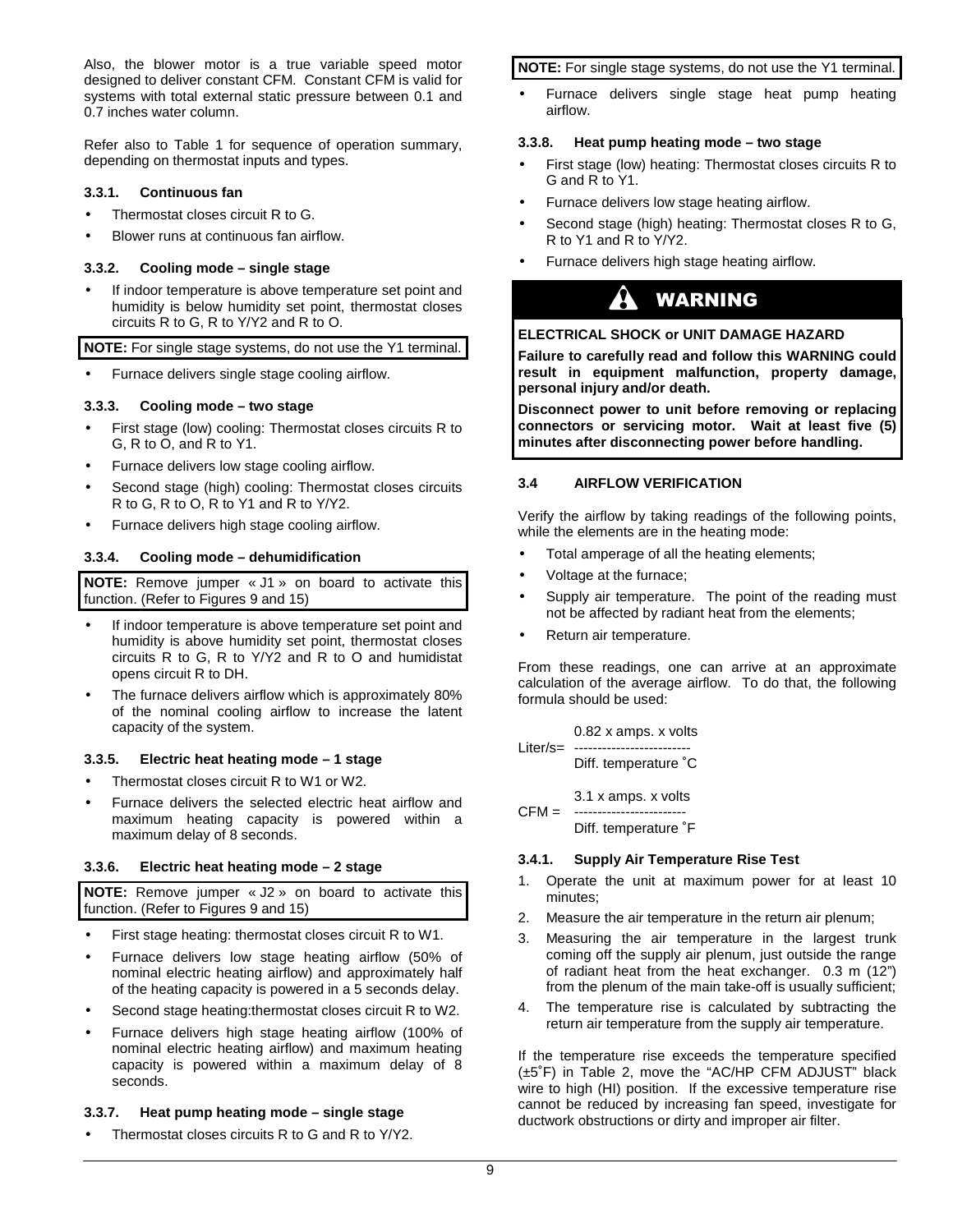#### A CAUTION

**It is important to check the airflow and to ascertain that the unit does not operate above the temperatures specified in the Technical Specifications (Table 2). This is particularly important if a cooling coil or a heat pump has been installed in the ducts.** 

**Hi-Limit thermal protectors should never need to engage during the normal functioning of the appliance. They are strictly designed to engage during the improper functioning of the blower or when the filter was improperly maintained.** 

#### **3.4.2. High limit verification**

After operating the furnace for at least 15 minutes, restrict the return air supply by blocking the filters or the return air register and allow the furnace to shut off on High Limit. The electric heaters must deactivate themselves one by one before the warm air temperature exceeds 200˚F

Remove the obstruction and the elements should restart after a few minutes.

## **4.0 MAINTENANCE**

Preventive maintenance is the best way to avoid unnecessary expense and inconvenience. Have your heating system inspected by a qualified service technician at regular intervals. Do not attempt to repair the furnace or its controls. Call a qualified service technician.

## **5.0 FURNACE INFORMATION**

# WARNING

#### **Electrical shock hazard.**

**Turn OFF power to the furnace before any disassembly or servicing.** 

**Failure to do so can result in death, bodily injury and/or property damage.** 

Before calling for repair service, check the following points:

- 1. Check fuses or the circuit breaker;
- 2. Check if the 15 A circuit breaker on the furnace is disengaged;
- 3. Check the 5A fuse on the control board;
- 4. Set the thermostat higher than room temperature. If the unit does not start up, cut the power and call la qualified service technician.

When calling for service or ordering a replacement part, specify the model and serial number of your appliance.

#### **4.1 AIR FILTER**

The filter supplied with the unit is the disposable type and should be replaced twice a year. The presence of animal hair, dust, etc. may necessitate more frequent changes. Dirty filters have an adverse effect on the performance of the central heating system.

#### **4.2 MOTOR LUBRICATION**

Do not lubricate the blower motor, since it is permanently lubricated.

| Model:                                  | Serial number: |
|-----------------------------------------|----------------|
| Furnace installation date:              |                |
| Service telephone # - Day:              | Night:         |
| Dealer name and address:                |                |
|                                         |                |
|                                         |                |
| <b>START-UP RESULTS</b>                 |                |
| Voltage:                                |                |
| Total current consumed by the elements: |                |
| Supply air temperature:                 |                |
| Return air temperature:                 |                |
| Supply air duct static pressure:        |                |
| Return air duct static pressure:        |                |
| Total pressure:                         |                |
| Calculated air flow:                    |                |
| Current consumed by the blower motor:   |                |
| Current consumed by the accessories:    |                |
|                                         | $\sqrt{2}$     |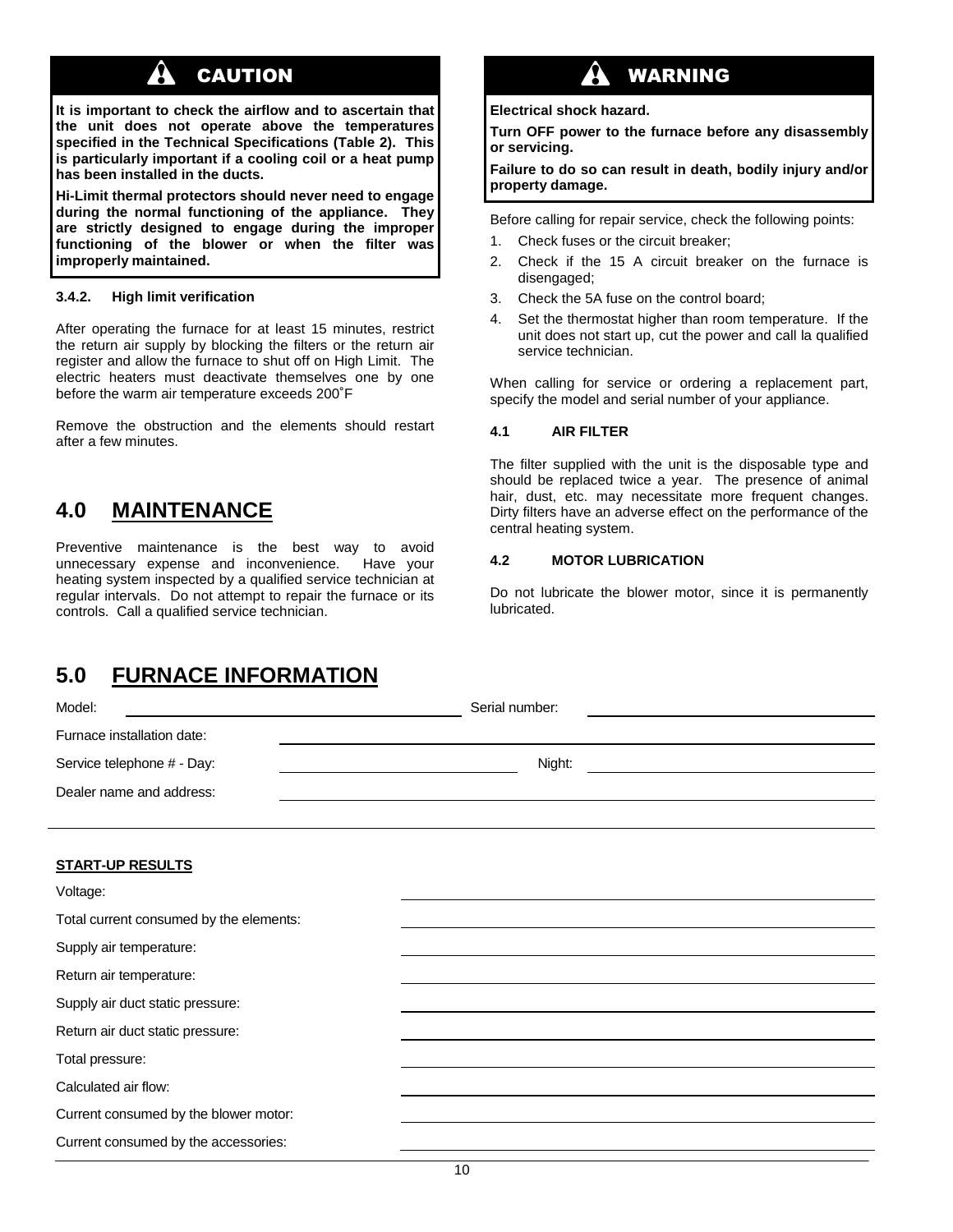### **Table 1 : Sequence of operation**

|                                                                 | <b>Thermostat to Control</b> | <b>Control</b>            |                                                                           |  |  |  |  |
|-----------------------------------------------------------------|------------------------------|---------------------------|---------------------------------------------------------------------------|--|--|--|--|
| Mode                                                            | Board 24 VAC                 | <b>State</b>              | <b>Control Function</b>                                                   |  |  |  |  |
|                                                                 |                              | <b>Electric Heat only</b> |                                                                           |  |  |  |  |
| Fan ON at the selected continous fan CFM<br>ON<br>Continous Fan |                              |                           |                                                                           |  |  |  |  |
| (Fan switch ON)                                                 | G                            | <b>OFF</b>                | Fan OFF                                                                   |  |  |  |  |
|                                                                 |                              | ON                        | Fan ON at selected 1st stage Heat CFM, 1st stage of Heat ON**             |  |  |  |  |
| Themostat calls for 1st stage Heat                              | W1?                          | OFF                       | 1st stage of Heat OFF, Fan OFF                                            |  |  |  |  |
|                                                                 |                              | <b>ON</b>                 | Fan ON at selected 2nd stage Heat CFM, 1st stage & 2nd stage of Heat ON** |  |  |  |  |
| Themostat calls for 2nd stage Heat                              | W1 & W2 ?                    | OFF                       | 1st stage & 2nd stage of Heat OFF, Fan OFF                                |  |  |  |  |
|                                                                 |                              |                           | Cooling 1 stage, with Electric Heat                                       |  |  |  |  |
| Continous Fan                                                   |                              | ON                        | Fan ON at the selected continous fan CFM                                  |  |  |  |  |
| (Fan switch ON)                                                 | G                            | OFF                       | Fan OFF                                                                   |  |  |  |  |
|                                                                 |                              | ON                        | Fan ON at selected 1st stage Heat CFM, 1st stage of Heat ON**             |  |  |  |  |
| Themostat calls for 1st stage Heat                              | W1?                          | OFF                       | 1st stage of Heat OFF, Fan OFF                                            |  |  |  |  |
|                                                                 |                              | ON                        | Fan ON at selected 2nd stage Heat CFM, 1st stage & 2nd stage of Heat ON** |  |  |  |  |
| Themostat calls for 2nd stage Heat                              | W1 & W2 ?                    | OFF                       | 1st stage & 2nd stage of Heat OFF, Fan OFF                                |  |  |  |  |
|                                                                 |                              | ON                        | Compressor ON, Fan ON at selected Cooling CFM and delays                  |  |  |  |  |
| Themostat calls for Cooling                                     | Y/Y2 & G                     | OFF                       | Compressor OFF, Fan OFF after selected cooling delays                     |  |  |  |  |
| Themostat calls for Cooling &                                   |                              | ON                        | Compressor ON, Fan ON at selected Cooling CFM -20% and delays             |  |  |  |  |
| Dehumidification                                                | Y/Y2 & G & (DH)*             | <b>OFF</b>                | Compressor OFF, Fan OFF after selected cooling delays                     |  |  |  |  |
|                                                                 |                              |                           | Cooling 2 stages, with Electric Heat                                      |  |  |  |  |
| Continous Fan                                                   |                              | ON                        | Fan ON at the selected continous fan CFM                                  |  |  |  |  |
| (Fan switch ON)                                                 | G                            | OFF                       | Fan OFF                                                                   |  |  |  |  |
|                                                                 |                              | ON                        | Fan ON at selected 1st stage Heat CFM, 1st stage of Heat ON**             |  |  |  |  |
| Themostat calls for 1st stage Heat                              | W1?                          | OFF                       | 1st stage of Heat OFF, Fan OFF                                            |  |  |  |  |
|                                                                 |                              | ON                        | Fan ON at selected 2nd stage Heat CFM, 1st stage & 2nd stage of Heat ON** |  |  |  |  |
| Themostat calls for 2nd stage Heat                              | W1 & W2 ?                    | OFF                       | 1st stage & 2nd stage of Heat OFF, Fan OFF                                |  |  |  |  |
|                                                                 |                              | ON                        | Compressor ON, Fan ON at selected 1st stage Cooling CFM and delays        |  |  |  |  |
| Themostat calls for 1st stage Cooling                           | Y1 & G                       | OFF                       | Compressor OFF, Fan OFF after selected cooling delays                     |  |  |  |  |
|                                                                 |                              | ON                        | Compressor ON, Fan ON at selected Cooling CFM and delays                  |  |  |  |  |
| Themostat calls for 2nd stage Cooling                           | Y/Y2 & Y1 & G                | OFF                       | Compressor OFF, Fan OFF after selected cooling delays                     |  |  |  |  |
| Themostat calls for 2nd stage Cooling &                         |                              | ON                        | Compressor ON, Fan ON at selected Cooling CFM -20% and delays             |  |  |  |  |
| Dehumidification                                                | Y/Y2 & Y1 & G & (DH)*        | OFF                       | Compressor OFF, Fan OFF after selected cooling delays                     |  |  |  |  |
|                                                                 |                              |                           | Heat pump 1 stage, with Electric Heat                                     |  |  |  |  |
| Continous Fan                                                   |                              | ON                        | Fan ON at the selected continous fan CFM                                  |  |  |  |  |
| (Fan switch ON)                                                 | G                            | OFF                       | Fan OFF                                                                   |  |  |  |  |
|                                                                 |                              | ON                        | Compressor ON, Fan ON at selected Cooling CFM and delays                  |  |  |  |  |
| Themostat calls for Cooling                                     | Y/Y2 & G & O                 | OFF                       | Compressor OFF, Fan OFF after selected Cooling delays                     |  |  |  |  |
| Themostat calls for Cooling &                                   |                              | ON                        | Compressor ON, Fan ON at selected Cooling CFM -20% and delays             |  |  |  |  |
| Dehumidification                                                | $Y/Y2$ & G & O & (DH)*       | OFF                       | Compressor OFF, Fan OFF after selected cooling delays                     |  |  |  |  |
| Themostat calls for 1st stage Heat                              |                              | ON                        | Compressor ON, Fan ON at selected Heat Pump CFM and delays                |  |  |  |  |
| (Heat pump heating mode)                                        | Y/Y2 & G                     | OFF                       | Compressor OFF, Fan OFF after selected Heat Pump delays                   |  |  |  |  |
| Themostat calls for 2nd stage Heat                              |                              | ON                        | Fan ON at selected 2nd stage Heat CFM, 1st stage & 2nd stage of Heat ON** |  |  |  |  |
| (Electric heat) ?                                               | W1 & W2 ?                    | <b>OFF</b>                | 1st stage & 2nd stage of Heat OFF, Fan OFF                                |  |  |  |  |
|                                                                 |                              |                           | Heat pump 2 stage, with Electric Heat                                     |  |  |  |  |
| Continous fan                                                   |                              | ON                        | Fan ON at the selected continous fan CFM                                  |  |  |  |  |
| (Fan switch ON)                                                 | G                            | OFF                       | Fan OFF                                                                   |  |  |  |  |
|                                                                 |                              | ON                        | Compressor ON, Fan ON at selected 1st stage Cooling CFM and delays        |  |  |  |  |
| Themostat calls for 1st stage Cooling                           | Y1 & G & O                   | OFF                       | Compressor OFF, Fan OFF after selected cooling delays                     |  |  |  |  |
|                                                                 |                              | ON                        | Compressor ON, Fan ON at selected Cooling CFM and delays                  |  |  |  |  |
| Themostat calls for 2nd stage Cooling                           | Y/Y2 & Y1 & G & O            | <b>OFF</b>                | Compressor OFF, Fan OFF after selected cooling delays                     |  |  |  |  |
| Themostat calls for 2nd stage Cooling &                         |                              | ON                        | Compressor ON, Fan ON at selected Cooling CFM -20% and delays             |  |  |  |  |
| Dehumidification                                                | Y/Y2 & Y1 & G & (DH)*        | OFF                       | Compressor OFF, Fan OFF after selected cooling delays                     |  |  |  |  |
| Themostat calls for 1st stage Heat                              |                              | ON                        | Compressor ON, Fan ON at selected Heat Pump CFM and delays                |  |  |  |  |
| (Heat pump heating mode)                                        | Y1 & G                       | <b>OFF</b>                | Compressor OFF, Fan OFF after selected Heat Pump delays                   |  |  |  |  |
| Themostat calls for 2nd stage Heat                              |                              | ON                        | Compressor ON, Fan ON at selected Heat Pump CFM and delays                |  |  |  |  |
| (Heat pump heating mode)                                        | Y1 & Y/Y2 & G                | OFF                       | Compressor OFF, Fan OFF after selected Heat Pump delays                   |  |  |  |  |
| Themostat calls for 3rd stage Heat                              |                              | ON                        | Fan ON at selected 2nd stage Heat CFM, 1st stage & 2nd stage of Heat ON** |  |  |  |  |
| (Electric Heat) ?                                               | W1 & W2                      | <b>OFF</b>                | 1st stage & 2nd stage of Heat OFF, Fan OFF                                |  |  |  |  |

\* The 24 VAC is removed from DH when there is a call for dehumidification.

\*\* Electric heat elements are controlled by relays with a delay sequence from Rectifier timer board on the relays.

∆ The thermostat must provide Dual Fuel option or a Fossil Fuel kit must be used (electric heat elements & Heat pump must not run at the same time).

▼Jumper J2 on the electric board provides connection between W1 & W2. Remove it for 2 stage Electric Heat using a 2 stages thermostat.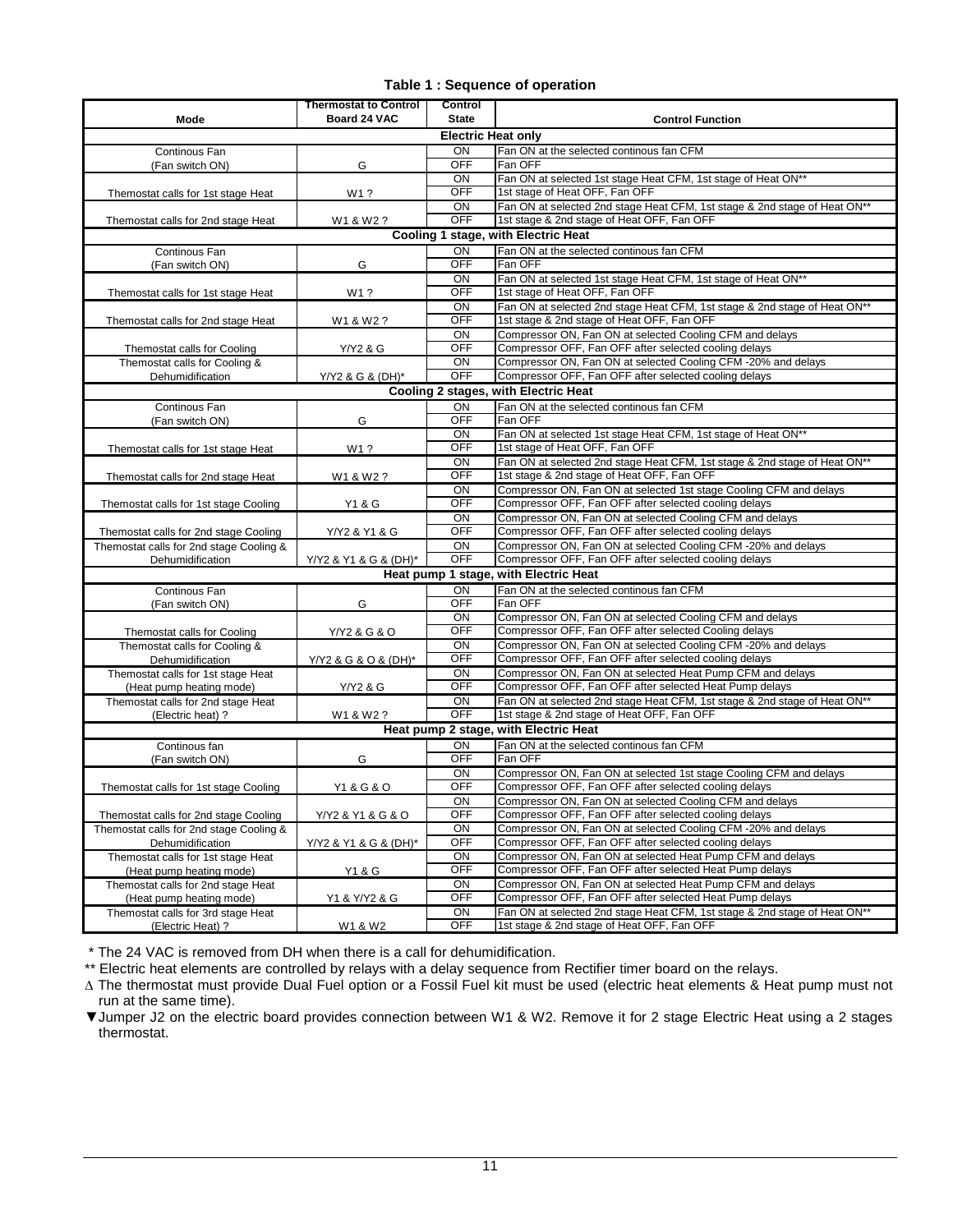| Table 2. Technologi Opechications                                    |       |       |       |       |       |       |  |  |  |
|----------------------------------------------------------------------|-------|-------|-------|-------|-------|-------|--|--|--|
| <b>SPECIFICATIONS. FEM ELECTRIC FURNACE WITH ECM MOTOR</b>           |       |       |       |       |       |       |  |  |  |
| FEMxx-E230V1M-A<br>FEMxx-E230V2M-A<br><b>RATINGS AND PERFORMANCE</b> |       |       |       |       |       |       |  |  |  |
| cond stage (Kw)                                                      | 15    |       |       |       |       |       |  |  |  |
| t stage (Kw)                                                         | 10    |       | 10    |       | 10    |       |  |  |  |
| itv second stage (RTH/h)                                             | 51180 | 61420 | 68240 | 78480 | 68240 | 78480 |  |  |  |

### **Table 2 : Technical Specifications**

| Power second stage (Kw)                                | 15                | 18                         | 20    | 23                   | 20             | 23             | 27    |  |
|--------------------------------------------------------|-------------------|----------------------------|-------|----------------------|----------------|----------------|-------|--|
| Power first stage (Kw)                                 | 10                | 9                          | 10    | 13                   | 10             | 13             | 17    |  |
| Net capacity second stage (BTU/h)                      | 51180             | 61420                      | 68240 | 78480                | 68240          | 78480          | 92130 |  |
| Heating temperature rise, second stage heating (F)     | 58                | 62                         | 62    | 62                   | 65             | 62             | 60    |  |
| Heating temperature rise, first stage heating (F) $^1$ | 78                | 62                         | 62    | 70                   | 65             | 70             | 75    |  |
|                                                        |                   | <b>ELECTRICAL SYSTEM</b>   |       |                      |                |                |       |  |
| Volts - Hertz - Phase                                  |                   |                            |       | 2 wires 240 - 60 - 1 |                |                |       |  |
| Electrical element #1 (Kw)                             | 5                 | 4                          | 5     | 4                    | 5              | $\overline{4}$ | 4     |  |
| Electrical element #2 (Kw)                             | 5                 | 5                          | 5     | 5                    | 5              | 5              | 5     |  |
| Electrical element #3 (Kw)                             | 5                 | 4                          | 5     | $\overline{4}$       | 5              | 4              | 4     |  |
| Electrical element #4 (Kw)                             |                   | 5                          | 5     | 5                    | 5              | 5              | 4     |  |
| Electrical element #5 (Kw)                             |                   |                            |       | 5                    |                | 5              | 5     |  |
| Electrical element #6 (Kw)                             |                   |                            |       |                      |                |                | 5     |  |
| Blower motor Consumption (Amp)                         | 4,3               | 4,3                        | 4,3   | 4.3                  | 9.1            | 9.1            | 9.1   |  |
| Heating Elements Consumption (Amp)                     | 61                | 74                         | 82    | 94                   | 82             | 94             | 111   |  |
| <b>Total Consumption (Amp)</b>                         | 65,3              | 78.3                       | 86,3  | 98.3                 | 91,1           | 103.1          | 120,1 |  |
| Circuit amperage (wire sizing) $\frac{2}{3}$           | 82                | 98                         | 108   | 124                  | 114            | 130            | 150   |  |
| Maximum size circuit breaker (Amp) <sup>2</sup>        | 90                | 100                        | 110   | 125                  | 125            | 150            | 150   |  |
|                                                        |                   | <b>BLOWER DATA</b>         |       |                      |                |                |       |  |
| Motor (HP) / Type                                      | 1/2 HP / ECM 2.3  |                            |       |                      | 1 HP / ECM 2.3 |                |       |  |
| <b>Blower</b> size                                     |                   | G10-8 or 100-8R            |       | GT12-10 or 120-10T   |                |                |       |  |
|                                                        |                   | <b>GENERAL INFORMATION</b> |       |                      |                |                |       |  |
| Overall dimensions (width x depth x height)            | 20" x 20" x 36.5" |                            |       |                      |                |                |       |  |
| Supply                                                 | 15" x 18"         |                            |       |                      |                |                |       |  |
| Return                                                 | 19" x 19"         |                            |       |                      |                |                |       |  |
| Filter quantity and size                               | $(1)$ 20" x 20"   |                            |       |                      |                |                |       |  |
| Shipping weight                                        | 48 Kg / 105 lbs   |                            |       |                      |                |                |       |  |
| Maximum cooling capacity                               | 3 tons<br>5 tons  |                            |       |                      |                |                |       |  |

1) Can be increased or decreased by +10% or -10% using ''CFM adjust'' option on the control board.

2) Calculated on the basis of Norm C22.2 No.236.



**Figure 14 : Furnace dimensions**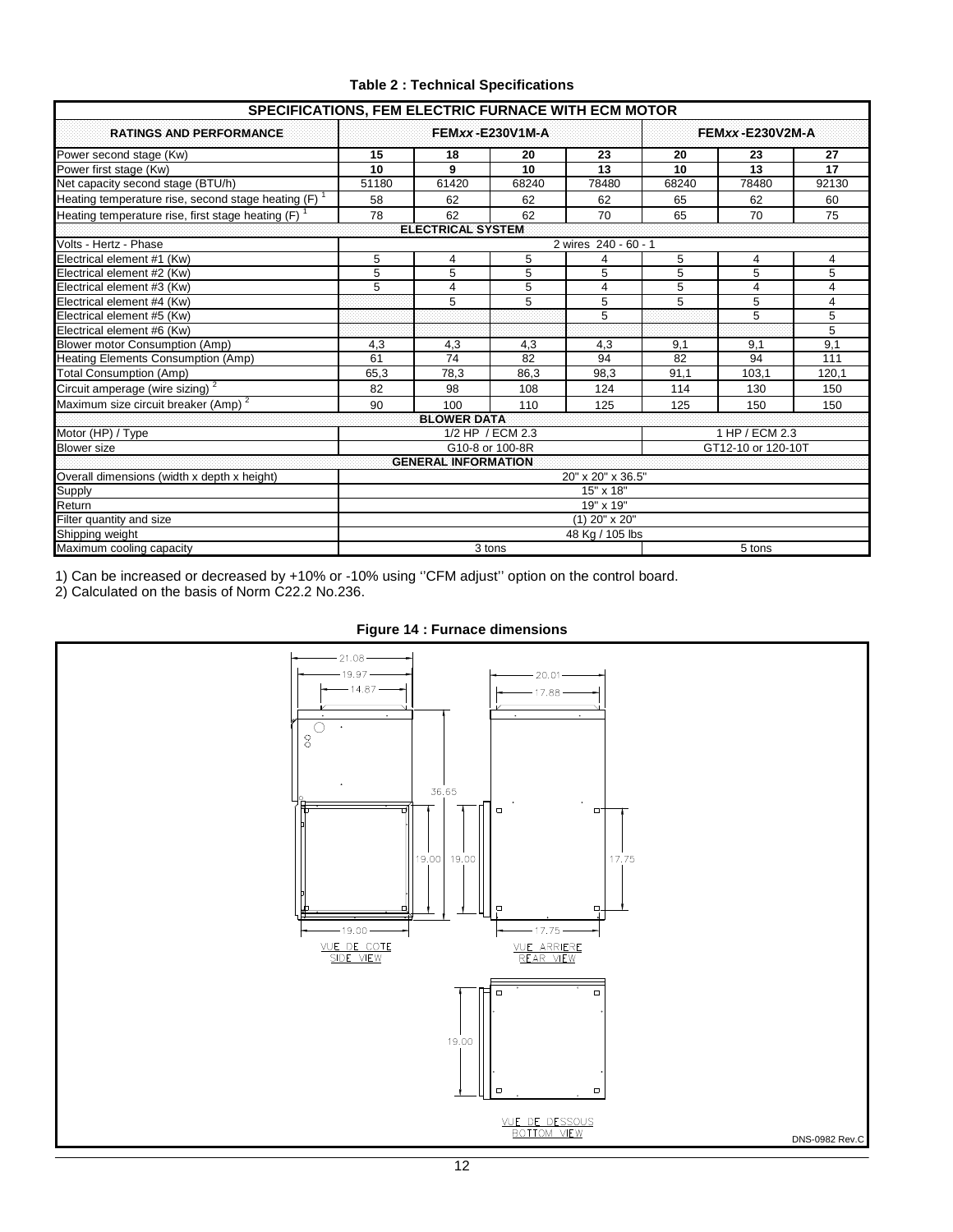AUX1/2 & HUM: 24VAC POWER FOR<br>ACCESSORIES WHEN 24VAC TO "C"/ALIMENTATION 24VAC<br>TO "C"/ALIMENTATION 24VAC<br>POUR ACCESSORE LORSQUE<br>24VAC A "G". HL: HIGH LIMIT/HAUTE LIMITE  $\circledcirc$  $C - R1 - 1$ EL1  $HL-1$ EL: ELECTRIC ELEMENT/ELEMENT ELECTRIQUE<br>4KW OR/OU 5KW  $C-R1-2$ EL2<br>VV ᄟ᠆ R: RELAY COIL/BOBINE DU RELAIS EAC1/2: ELECTRONIC AIR CLEANER/<br>FILTRE A AIR ELECTRONIQUE<br>FILTRE AIR FLOW SWITCH/<br>FAC1: WITH FLOW SWITCH/<br>FAC2: WITHOUT FLOW SWITCH/<br>EAC2: SANS INTERRUPTEUR DE DEBIT C-R: RELAY CONTACT/CONTACT DU RELAIS  $C - R2 - 1$  $rac{HL-3}{2}$  $\lambda$ REC: RECTIFIER 22 VDC/22 VDC REDRESSEUR  $C - R2 - 2$ EL<sub>4</sub> ᄟ-4 TDR-5: TIME DELAY RECTIFIER 5 SEC/<br>REDRESSEUR TEMPORISATEUR 5 SEC  $C - R3 - 1$ PS: HIGH/LOW POWER SWITCH/<br>INTERRUPTEUR HAUTE/BASSE PUISSANCE  $\lambda$ ᄟ-5 TDR-8: TIME DELAY RECTIFIER 8 SEC/<br>REDRESSEUR TEMPORISATEUR 8 SEC  $C - R3 - 2$ L-1: HEAT DEMAND LIGHT/<br>LUMIERE DEMANDE DE CHAUFFAGE EL6<br>VV ጜ R-ACC: ACCESSORIES RELAY COIL/BOBINE<br>
DE RELAIS D'ACCESSORES<br>
(FIELD SUPPLIED/FOURN SUR PLACE)<br>
C-ACC: ACCESSORIES RELAY CONTACT/<br>
CONTACT DU RELAIS D'ACCESSORES<br>
CONTACT DU RELAIS D'ACCESSORES<br>
(FIELD SUPPLIED/FOURN SUR P BR-15: 15 AMPS BREAKER/<br>DISJONCTEUR 15 AMPS ,<br>BR-15 BLOWER<br>\MOTOR  $\begin{picture}(120,10) \put(15,10){\line(1,0){10}} \put(15,10){\line(1,0){10}} \put(15,10){\line(1,0){10}} \put(15,10){\line(1,0){10}} \put(15,10){\line(1,0){10}} \put(15,10){\line(1,0){10}} \put(15,10){\line(1,0){10}} \put(15,10){\line(1,0){10}} \put(15,10){\line(1,0){10}} \put(15,10){\line(1,0){10}} \put(15,10){\line(1,0){10$ J1: REMOVE JUMPER J1 FOR DEHUMIDIFICATION<br>MODE (DH)./ENLEVER LE CAVALIER J1<br>POUR LE MODE DEHUMIDIFICATION (DH) || တာတာတာ<br>| တာတာတာ LSS: LOW SPEED BLOWER SWITCH/<br>INTERRUPTEUR BASSE VITESSE DU<br>VENTILATEUR. REMOVE JUMPER J2 WHEN A 2 STAGE<br>THERMOSTAT IS USED (W1/W2)/ENLEVER<br>LE CAVALIER J2 LORSQU'UN THERMOSTAT<br>2 STAGES EST UTILISÉ (W1/W2) <sub>1</sub>9  $\uparrow$ <br>  $\uparrow$   $\frac{\text{[EAC]}}{\text{[ImaxaxMOM M ARACITY FOR ACCESSORIS]}}$ <br>  $\downarrow$   $+$   $\frac{\text{[EAC]}}{\text{[Imax]}}$  in S.2 AMPS. REFER TO ACCESSORY<br>  $\uparrow$   $+$   $\frac{\text{[Imax]}}{\text{[Imax]}}$  in S.2 AMPS. REFER TO ACCESSORY<br>  $\uparrow$   $\frac{\text{[Imax]}}{\$ HUM: HUMIDIFIER/HUMIDIFICATEUR  $L = -|L| = -\frac{[EAC2]}{EAC2}$ <br>  $L = -|L| = -\frac{[EAC2]}{EAC2}$ <br>  $= -|L| = -\frac{[EAC2]}{EAC2}$ <br>  $= -\frac{[EAC2]}{EAC2}$ <br>  $= -\frac{[EAC2]}{EAC2}$ <br>  $= -\frac{[EAC2]}{EAC2}$ <br>  $= -\frac{[EAC2]}{EAC2}$ <br>  $= -\frac{[EAC2]}{EAC2}$ <br>  $= -\frac{[EAC2]}{EAC2}$ <br>  $= -\frac{[EAC2]}{EAC2}$ <br>  $= -\frac{[EAC2]}{EAC$ SCHEMATIC INTERNAL WIRING DH/BK  $\xi^{\text{BME 1}}$ DELAY < PINE  $\begin{array}{c}\n\text{COOL} \leftarrow \text{PME} \text{ s} \\
\text{O} \leftarrow \text{PME} \text{ s} \\
\text{O} \leftarrow \text{PME} \text{ s} \\
\text{O} \leftarrow \text{PME} \text{ s}\n\end{array}$ E  $W/W \xleftarrow{\mathsf{PRK}}$  $\frac{M}{N^2}$   $\leftarrow$ HEAT  $\frac{1}{\sqrt{2}}$   $\frac{1}{\sqrt{2}}$  $C2 \leftarrow PNE$  $\gamma\gamma\leftarrow\frac{\text{PNE }6}{\text{E}}$  $R \leftarrow PME$  12  $C1 \leftarrow PNE$  $\leq$  $C \leftarrow$ PINE 15 uiiw  $\int_{\frac{1}{2}}^{\infty}$ TRANSFO. 240-24V 40VA ينثثث E RED & BLACK/ROUGE & NOR **AHIE & BLACK/BLANC & NOIR** RED & WHITE/ROUGE & BLANC BLUE & RED/BLEU & ROUGE MHITE & RED/BLANC & ROUGE BLACK & RED/NOR & ROUGE BLUE & BLACK/BLEU & NOR ORANO  $\boldsymbol{\alpha}$  BLACK/ORANCE & NOR BLACK/NOR GREEN/VERT WHITE/BLAN  $\frac{1/2 \text{ th} + 23}{\text{RED}}$ <br>
RED  $\theta$  $\frac{1}{2}$ PE  $\frac{1}{2}$ le<br>Ta 戶  $\bigcirc$ AC/HP HEAT ණ් ó≨ ఠశ  $\mathsf{o}^{\mathbb{c}}$ g  $\frac{1}{2}$ ζı  $\omega$  $\frac{8}{3}$  $\equiv$  0 **NETM** े<br>न  $\geq$ SNOUN 5 D  $\frac{\pi}{2}$  $\frac{C}{\epsilon}$  ao ο§ ogg  $0<sup>o</sup>$ s국 s¦≌ o -collrow  $\overline{a}$ VCFM  $=$   $\frac{5125}{\frac{624}{942}}$ DELA **TYPE**  $\overline{\bullet}$ **ADJUST EATER/MOTOR**  $\frac{1}{5}$  $\overline{ }$  $OE$  $\frac{1}{3}$  $0<sub>o</sub>$  $\sum_{i=1}^{n}$ ΡĎ ā YELLOW/JAUNE , a  $\mathbf{o}^{\dagger}_{\mathbf{q}}$ ORANGE  $o\bar{z}$ <del>ு</del> எ оÁ  $o_T^m$  $\frac{1}{3}$ s  $\circ$   $\vec{z}$ а выск/овинов u 0 N O 5 AMP MAX PS  $\overline{\phantom{0}}$ J2語 J1語 .<br>Alfri  $\frac{8}{2}$  $\frac{1}{\sqrt{2}}$  $\overline{LSS}$  $\frac{1}{2}$ WHITE/BLANC ALL  $\mathbb{Q}$  $\otimes$ R  $\oslash$  $\otimes$  $\otimes$ Z. E<br>E  $\frac{1}{3}$  $R<sub>2</sub>$ Ò Ψż,  $\aleph$  $\sum_{x}$  $\circ$  $\bigcirc$  $\preceq$  $\leq$  $\circ$  $\boldsymbol{\pi}$ **FRED WIRE MUST BE CONNECTED ON THE NUMBER<br>EQUIVALENT TO THE UNIT POWER (KW)<br>LLE FIL ROUGE DOT ETRE BRANCHE SUR LE NUMERO<br>CORRESPONDANT A LA PUISSANCE (KW) DE L'UNITÉ.**  $\begin{array}{|c|c|}\hline\hline\hline\hline\hline\hline\hline\hline\hline\hline\hline\hline\hline\end{array}$ r3  $\left[\begin{smallmatrix} R-ACC-1 \ R-ACC \end{smallmatrix}\right]$  $\ddot{\phantom{a}}$ R-ACC-2<br>JULLUT <del>rit</del>REFER TO INSTRUCTION MANUAL FOR OTHER ADJUSTEMENT<br><del>rit</del>REFERER AU MANUEL D'INSTRUCTION POUR LES AUTRES AJUSTEMENTS ---- FACTORY WIRING/CABLAGE EN USINE<br>--- FIELD SUPPLY WIRING/CABLAGE SUR PLACE<br>A FIELD SUPPLY COMPONENTS/<br>COMPOSANTES FOURNIES SUR PLACE<br>COMPOSANTES FOURNIES SUR PLACE<br>JULISER LE NEUTRE (M) SULLEMENT SI<br>UTILISER LE NEUTRE  $\bullet$  $\overline{O}$ ⊙|¦¦¦⊍  $\frac{\mu}{\mu}$  $\bigcirc$  $\circ$  $R - ACC - Y$  $ACD - x$  $\boxed{\frac{1}{R}}$ 띰  $\overline{\bullet}$  $\frac{1}{2}$ ⊭<mark>⊞⊡</mark>⊙ ¦∆ WE FOR ACCESS<br>ON 1 AND 2/<br>VAC POUR ACCES ⊿ GROUND<br>**⊏©∏⊡**  $C-RX-2$ ি  $=\frac{1}{2}= \overline{\circ}$  $\mathbb{I}$  $\left( \overline{-\|\mathbf{o}\|_1} \right)$  $\Box$  $\Box$ • $\Box$  $\mathbb{I}$ 鳳 匠  $\boxed{0}$ I  $C-RX-$ ਸ਼ 그 CUT FOR TDR-8/<br>COUPER POUR TDR-8  $\overline{\mathbb{F}}$  $\boxed{3}$ <br>EL3 **J: 300**  $C-RX-2$ ᢢᡁ b  $\begin{matrix} \quad \ \ \, \parallel \\ \quad \ \ \, \parallel \end{matrix}$  $\ldots$ . . . . . Y – –<br><del>. . . . . . . .</del> – – 3  $\begin{matrix} \end{matrix}$  $REC$  $C-RX-1$ 

#### **Figure 15 : Wiring diagram**

DNS-1132 Rev. C

13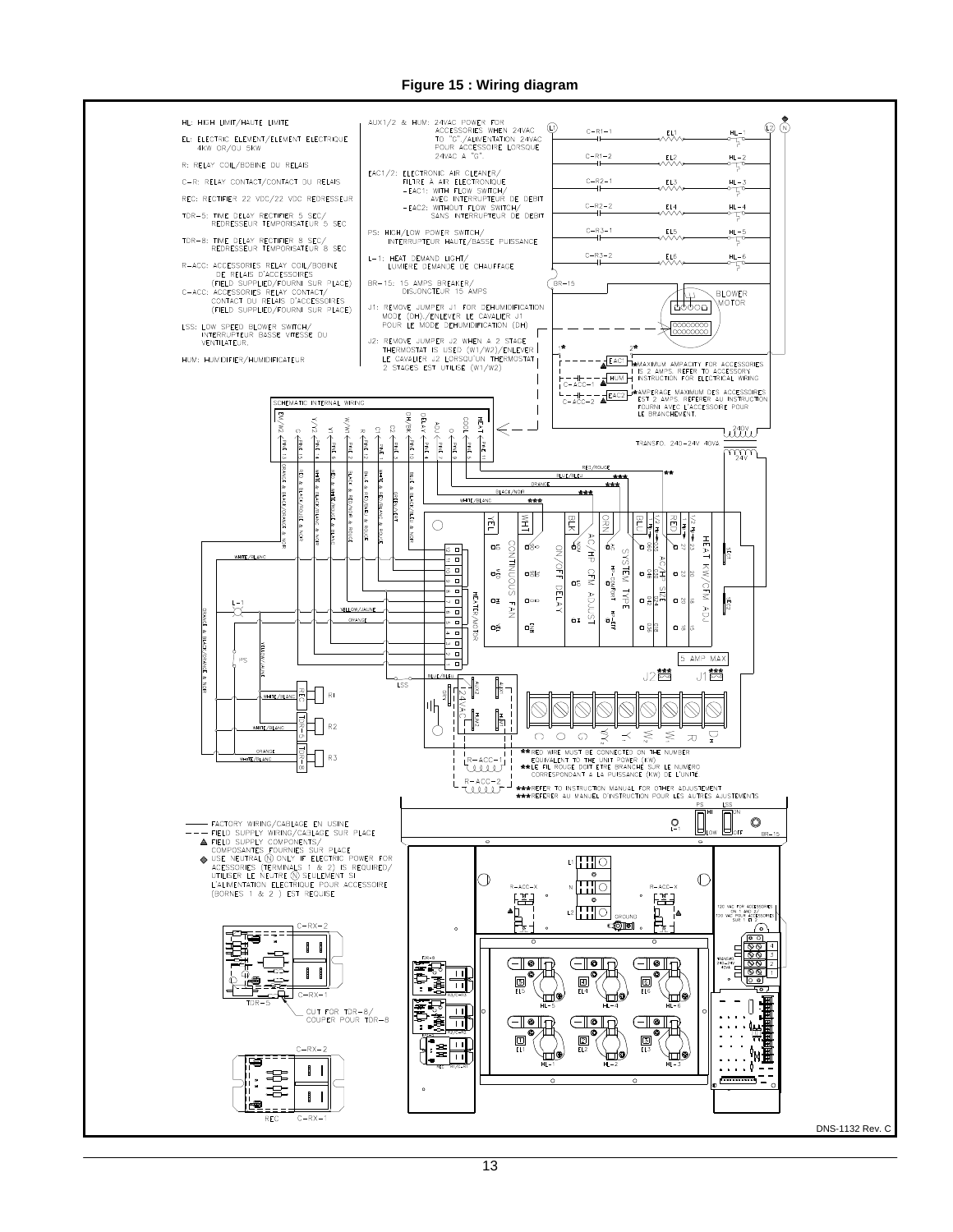| <b>COOLING OR HEAT PUMP HEATING MODE (WITH HP-EFF SELECTED?)</b>                                                             |                    |                         |                         |                         |  |  |  |
|------------------------------------------------------------------------------------------------------------------------------|--------------------|-------------------------|-------------------------|-------------------------|--|--|--|
| AC/HPSIZE                                                                                                                    |                    | CFM?                    | CFM?                    | CFM?                    |  |  |  |
| Adjustment                                                                                                                   | A/C size<br>(TONS) | <b>AC/HP CFM ADJUST</b> | <b>AC/HP CFM ADJUST</b> | <b>AC/HP CFM ADJUST</b> |  |  |  |
| <b>BLUE</b> wire position                                                                                                    |                    | (NOM) position          | (LO) position           | (HI) position           |  |  |  |
| 36                                                                                                                           | 3.0                | 1200                    | 1080                    | 1320                    |  |  |  |
| 30                                                                                                                           | 2.5                | 1000                    | 900                     | 1100                    |  |  |  |
| 24                                                                                                                           |                    | 800                     | 720                     | 880                     |  |  |  |
|                                                                                                                              | .5                 | 600                     | 540                     | 660                     |  |  |  |
| ? In Cooling - Dehumidification mode (with Jumper <b>J1</b> remove), with no 24 VAC input to DH, the CFMs are reduced by 15% |                    |                         |                         |                         |  |  |  |

? In Cooling - Dehumidification mode (with Jumper **J1** remove), with no 24 VAC input to DH, the CFMs are reduced by 15%. ? The CFMs shown are reduced by 20% if there is 24 VAC input to Y1 only (Y/Y2 not powered)

? SYSTEM TYPE select to HP-EFF coresponds to 400 CFM/TONS - HP-COMFORT coresponds to 350 CFM/TONS

| <b>CONTINUOUS FAN</b>                                                                                            |                    |                                                   |                                                    |                                                |  |  |
|------------------------------------------------------------------------------------------------------------------|--------------------|---------------------------------------------------|----------------------------------------------------|------------------------------------------------|--|--|
| <b>CONTINOUS FAN</b><br>YELLOW wire position                                                                     | A/C size<br>(TONS) | $CFM$ ?<br><b>CONTINUOUS FAN</b><br>(LO) position | $CHM$ ?<br><b>CONTINUOUS FAN</b><br>(MED) position | CFM?<br><b>CONTINUOUS FAN</b><br>(HI) position |  |  |
| 36                                                                                                               | 3.0                | 600                                               | 960                                                | 1200                                           |  |  |
| 30                                                                                                               | 25                 | 500                                               | 800                                                | 1000                                           |  |  |
| 24                                                                                                               |                    | 400                                               | 640                                                | 800                                            |  |  |
| 18                                                                                                               | '.5                | 300                                               | 480                                                | 600                                            |  |  |
| ? CFMs when AC/HP CFM ADJUST at NOM position. CFMs 10% lower or higher if AC/HP CFM ADJUST at LO or HI position. |                    |                                                   |                                                    |                                                |  |  |

| ELECTRIC HEATING MODE<br>24 VAC (R) input on W 1 and/or W 2 only                                                                                                  |    |     |      |  |  |  |  |
|-------------------------------------------------------------------------------------------------------------------------------------------------------------------|----|-----|------|--|--|--|--|
| HEAT KW /C FM<br>C F M<br>C F M<br>POW ER<br>First stage<br>Second stage<br>adjustment<br>(Kw)<br>24 VAC on W1 and/or W 2*<br>RED wire position<br>24 VAC on W 1* |    |     |      |  |  |  |  |
| 20                                                                                                                                                                | 20 | 500 | 1000 |  |  |  |  |
| 18                                                                                                                                                                | 8  | 450 | 900  |  |  |  |  |
| 400<br>800<br>15<br>-5                                                                                                                                            |    |     |      |  |  |  |  |
| * Remove the Jum per J2 when a 2 stages thermostat is used                                                                                                        |    |     |      |  |  |  |  |

| ON & OFF DELAY FOR COOLING AND HEAT PUMP HEATING MODE    |                         |                           |  |  |
|----------------------------------------------------------|-------------------------|---------------------------|--|--|
| ON/OFF DELAY<br>Adjustment<br><b>WHITE wire position</b> | <b>ON-Delay</b><br>Time | OFF-Delay<br>% CFM - Time |  |  |
| 0/90                                                     | $0$ sec.                | 100% - 90 sec.            |  |  |
| 30/90                                                    | 30 sec.                 | 100% - 90 sec.            |  |  |
| 0/0                                                      | $0$ sec.                | $0$ sec.                  |  |  |
| FNH                                                      | 30 sec.                 | 70% - 150 sec.            |  |  |

| DELAY PROFILE FOR ELECTRIC HEATING MODE |                  |                 |  |  |
|-----------------------------------------|------------------|-----------------|--|--|
| No adjustment                           | <b>ON-Delay</b>  | OFF-Delay       |  |  |
| reauired                                | CFM Level - Time | %CFM-Time       |  |  |
| -                                       | $'$ Sec.         | $50% - 60$ sec. |  |  |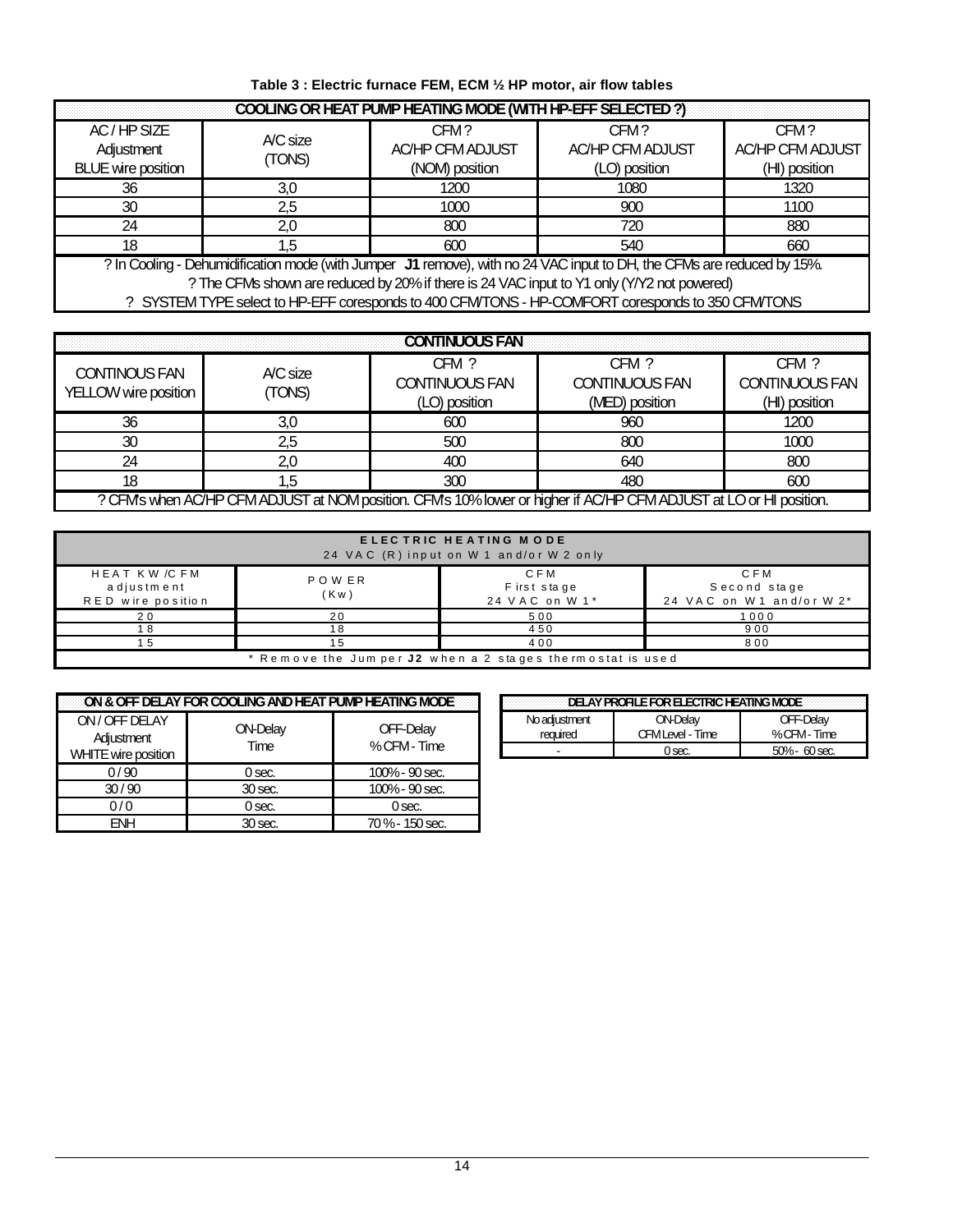| Table 4 : Electric furnace FEM, ECM 1.0 HP motor, air flow tables                              |                                                                                                   |                         |                         |                         |
|------------------------------------------------------------------------------------------------|---------------------------------------------------------------------------------------------------|-------------------------|-------------------------|-------------------------|
|                                                                                                | <b>COOLING OR HEAT PUMP HEATING MODE (WITH HP-EFF SELECTED?)</b>                                  |                         |                         |                         |
| AC/HPSIZE                                                                                      | A/C size                                                                                          | CFM?                    | CFM?                    | CFM?                    |
| Adjustment                                                                                     |                                                                                                   | <b>AC/HP CFM ADJUST</b> | <b>AC/HP CFM ADJUST</b> | <b>AC/HP CFM ADJUST</b> |
| <b>BLUE</b> wire position                                                                      | (TONS)                                                                                            | (NOM) position          | (LO) position           | (HI) position           |
| 60                                                                                             | 2000<br>1800<br>2200<br>5,0                                                                       |                         |                         |                         |
| 48                                                                                             | 4.0                                                                                               | 1600                    | 1440                    | 1760                    |
| 42                                                                                             | 3.5<br>1400<br>1260<br>1540                                                                       |                         |                         |                         |
| 36<br>1200<br>1080<br>1320<br>3.0                                                              |                                                                                                   |                         |                         |                         |
| ? In Cooling - Dehumidification mode, with no 24 VAC input to DH, the CFMs are reduced by 15%. |                                                                                                   |                         |                         |                         |
| ? The CFMs shown are reduced by 20% if there is 24 VAC input to Y1 only                        |                                                                                                   |                         |                         |                         |
|                                                                                                | ? SYSTEM TYPE select to HP-EFF coresponds to 400 CFM/TONS - HP-COMFORT coresponds to 350 CFM/TONS |                         |                         |                         |

| <b>CONTINUOUS FAN</b>                                                                                            |          |                        |                               |                               |
|------------------------------------------------------------------------------------------------------------------|----------|------------------------|-------------------------------|-------------------------------|
| <b>CONTINOUS FAN</b>                                                                                             | A/C size | CFM?<br>CONTINUOUS FAN | CFM?<br><b>CONTINUOUS FAN</b> | CFM?<br><b>CONTINUOUS FAN</b> |
| YELLOW wire position                                                                                             | (TONS)   | (LO) position          | (MED) position                | (HI) position                 |
| 60                                                                                                               | 5,0      | 1000                   | 1600                          | 2000                          |
| 800<br>1280<br>48<br>4.0                                                                                         |          | 1600                   |                               |                               |
| 700<br>1120<br>42<br>3.5                                                                                         |          | 1400                   |                               |                               |
| 36                                                                                                               | 3.0      | 600                    | 960                           | 1200                          |
| ? CFMs when AC/HP CFM ADJUST at NOM position. CFMs 10% lower or higher if AC/HP CFM ADJUST at LO or HI position. |          |                        |                               |                               |

| <b>ELECTRIC HEATING MODE</b>                              |               |                                        |                                                    |  |
|-----------------------------------------------------------|---------------|----------------------------------------|----------------------------------------------------|--|
| HEAT KW/CFM<br>adjustment<br>RED wire position            | POWER<br>(Kw) | C F M<br>First stage<br>24 VAC on W 1* | C F M<br>Second stage<br>24 VAC on W 1 and/or W 2* |  |
|                                                           |               | 700                                    | 1400                                               |  |
| 23                                                        |               | 575                                    | 1150                                               |  |
| 20                                                        | 20            | 475                                    | 950                                                |  |
| -8                                                        |               | 400                                    | 800                                                |  |
| * Remove the Jumper J2 when a 2 stages thermostat is used |               |                                        |                                                    |  |

| ON & OFF DELAY FOR COOLING AND HEAT PUMP HEATING MODE      |                         |                           |  |  |
|------------------------------------------------------------|-------------------------|---------------------------|--|--|
| ON / OFF DELAY<br>Adjustment<br><b>WHITE wire position</b> | <b>ON-Delay</b><br>Time | OFF-Delay<br>% CFM - Time |  |  |
| 0/90                                                       | $0$ sec.                | 100% - 90 sec.            |  |  |
| 30/90                                                      | 30 sec.                 | 100% - 90 sec.            |  |  |
| 0/0                                                        | $0$ sec.                | 0 sec.                    |  |  |
| <b>FNH</b>                                                 | 30 sec.                 | 70 % - 150 sec.           |  |  |

| DELAY PROFILE FOR ELECTRIC HEATING MODE |                              |                  |  |
|-----------------------------------------|------------------------------|------------------|--|
| No adjustment                           | <b>ON-Delay</b><br>OFF-Delay |                  |  |
| reauired                                | CFM Level - Time             | % CFM - Time     |  |
|                                         | ) sec.                       | $50\% - 60$ sec. |  |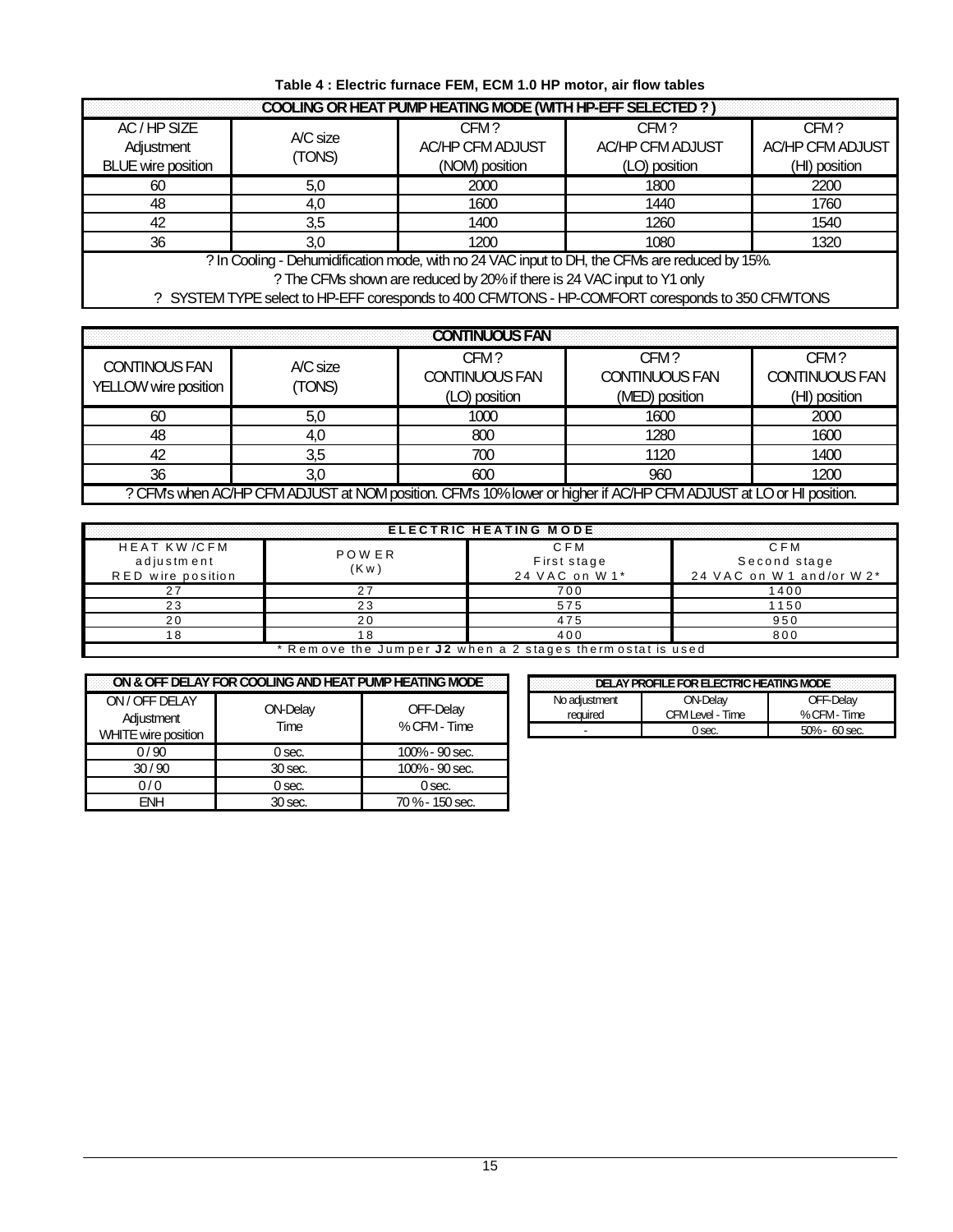